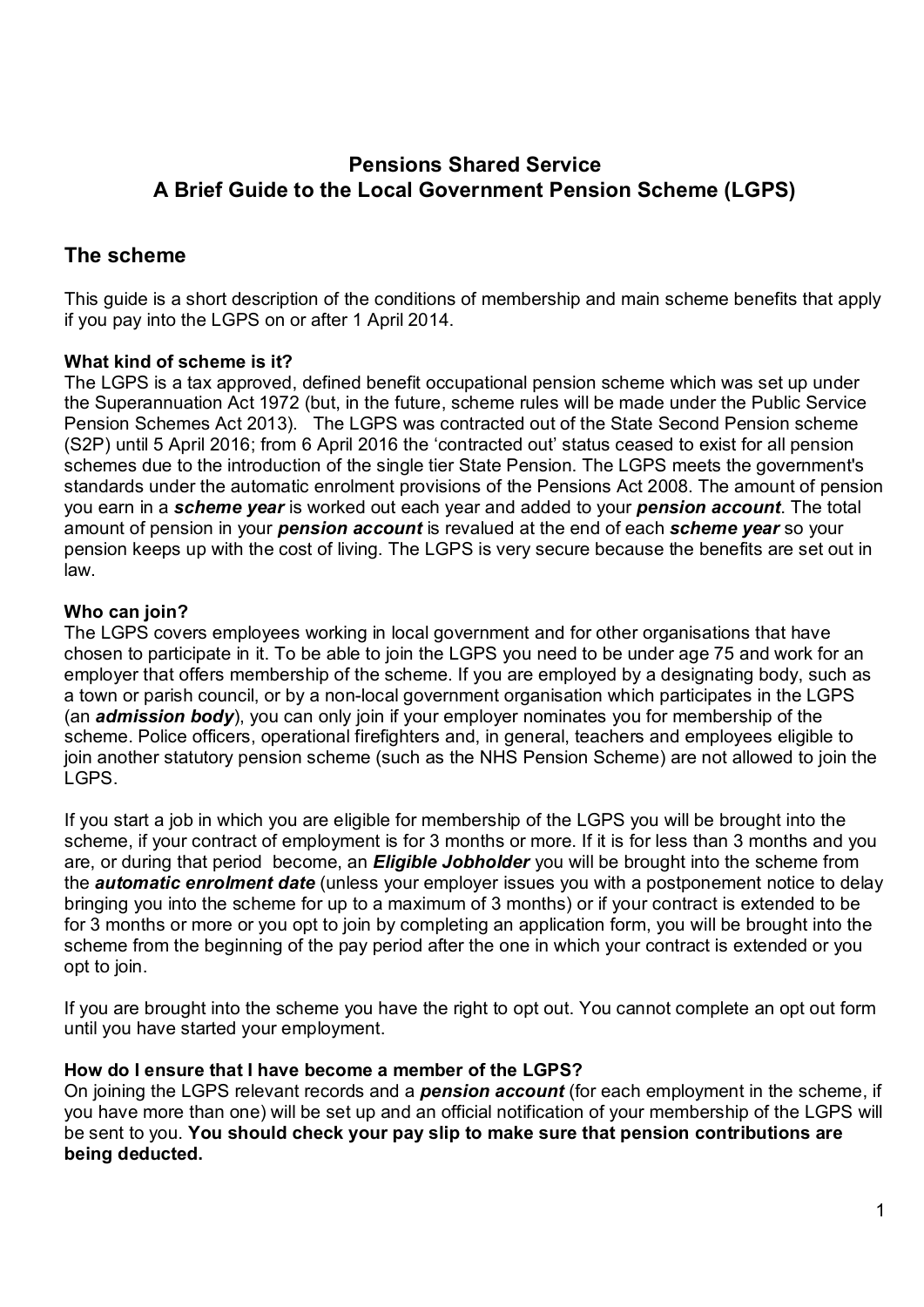#### Can I opt-out of the LGPS and re-join at a later date?

Yes, you can opt-out of the scheme but if you are thinking of opting out you might want to first consider an alternative option which is to elect to move to the 50/50 section of the scheme. The 50/50 section allows you to pay half your normal contributions in return for half your normal pension build up. To find out more, see the section on flexibility to pay less.

If having considered the 50/50 option you still decide the LGPS is not for you, you can leave the LGPS at any time on or after your first day of eligible employment by giving your employer notice in writing. You might, however, want to take independent financial advice before making the final decision to opt out.

If you opt out of the LGPS before completing 3 months membership you will be treated as never having been a member and your employer will refund to you, through your pay, any contributions you have paid during that time.

If you opt out of the LGPS with 3 or more months membership and before completing the 2 years **vesting period** you can take a refund of your contributions (less any statutory deductions) or transfer out your pension to another scheme.

If you opt out of the LGPS after meeting the 2 years **vesting period** you will have deferred benefits in the scheme and will generally have the same options as anyone leaving their job before retirement.

If you opt-out, you can, provided you are otherwise eligible to join the scheme, opt back into the scheme at any time before age 75.

If you opt out of the LGPS then:

- on the date your employer is first required to comply with the automatic enrolment provisions under the Pensions Act 2008, your employer will automatically enrol you back into the LGPS if you are an **Eligible Jobholder** at that time in the job you've opted out from, or
- if on the date your employer is first required to comply with the automatic enrolment provisions under the Pensions Act 2008 you are not an **Eligible Jobholder** in the job you opted out from, your employer will, if you subsequently become an **Eligible Jobholder** in that job, automatically If you opt out of the LGPS with 3 or more months membership and before completing the 2 years<br>vesting period you can take a refund of your contributions (less any statutory deductions) or transfer<br>out you opt out of the LG

LGPS.

If you stay opted out your employer will normally automatically enrol you back into the LGPS approximately every 3 years from the date they have to comply with the automatic enrolment provisions provided, at the date your employer has to enrol you back in, you are an *Eligible* Jobholder.<br>However, in any of the above cases, your employer can choose not to automatically enrol you if:

- vou had opted out of the LGPS less than 12 months prior to the date you would have been automatically enrolled in the job, or
- notice to terminate employment has been given before the end of the period of 6 weeks beginning with what would have been automatically enrolled in the job, or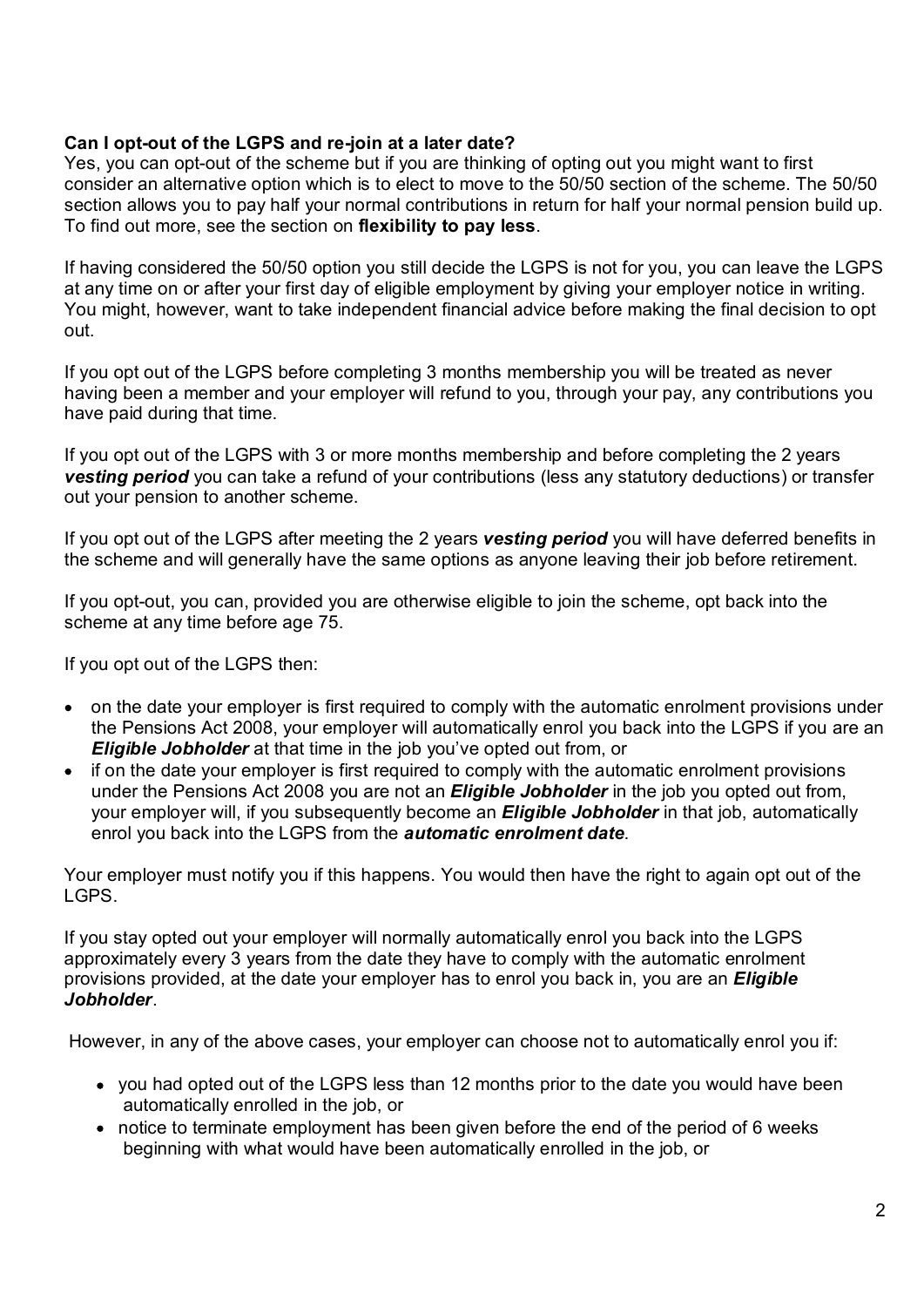- your employer has reasonable grounds to believe that, on what would have been the date they would have automatically enrolled you, you hold Primary Protection, Enhanced Protection, Fixed Protection, Fixed Protection 2014, or Individual Protection 2014, Fixed Protection 2016 or Individual Protection 2016 (see the section on Tax Controls and Your LGPS Benefits), or
- you hold office as a director of the company by which you are employed,
- you are a member of a limited liability partnership (LLP), have earnings payable by the LLP but you are not treated for income tax purposes as being employed by the LLP.

#### What do I pay?

Your contribution rate depends on how much you are paid but it's currently between 5.5% and 12.5% of your employer has reasonable grounds to believe that, on what would have been the date they<br>would have automatically enrolled you, you hold Primary Protection, Enhanced Protection,<br>Fixed Protection, Fixed Protection 20 listed below. The rate you pay depends on which pay band you fall into. When you join, and every April afterwards, your employer will decide your contribution rate. Also, if your pay changes throughout the year, your employer may decide to review your contribution rate.

Contribution table 2016/17 If your actual pensionable pay is: You pay a contribution rate of: Up to  $£13,600$  5.5% £13,601 to £21,200 5.8% £21,201 to £34,400 6.5% £34,401 to £43,500 6.8%

Here are the pay bands and the rates that apply from April 2016.

£43,501 to £60,700 8.5% £60,701 to £86,000 9.9% £86,001 to £101,200 10.5% £101,201 to £151,800 11.4% £151,801 or more 12.5%

The contribution rates and / or pay bands in the table above will be reviewed periodically and may change in the future.

#### Do I get tax relief?

As a member of the LGPS, your contributions will attract tax relief at the time they are deducted from your **pensionable pay**. There are restrictions on the amount of tax relief available on pension contributions. If the value of your pension savings increase in any one year by more than the annual allowance of £40,000 (2016/17) you may have to pay a tax charge. Most people will not be affected by the annual allowance.

#### Does my employer contribute?

Your employer currently pays the balance of the cost of providing your benefits in the LGPS. Every three years an independent review is undertaken to calculate how much your employer should contribute to the scheme.

#### Is there flexibility to pay less contributions?

Yes, in the scheme there is an option known as 50/50 which provides members with the facility to pay half the normal contributions and to build up half the normal pension during the time the reduced contributions are being paid - see the section on flexibility to pay less.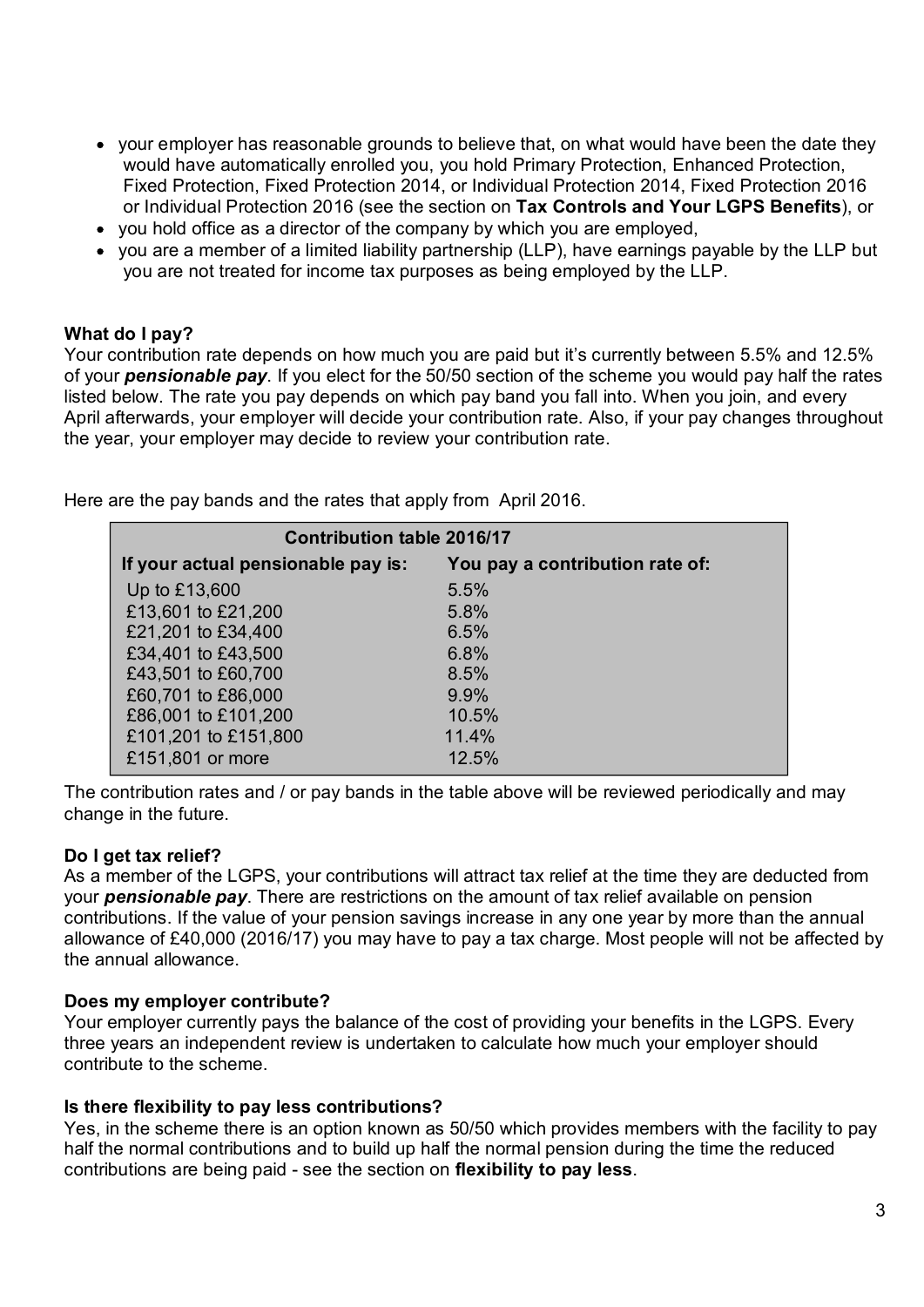#### Can I make extra contributions to increase my benefits?

You can increase your benefits by paying additional contributions, known as Additional Pension Contributions (APCs), to buy extra LGPS pension, or by making payments to the scheme's **Additional** Voluntary Contributions (AVC) arrangement. Your pension fund can give you more information on these options. Contact details are at the end of this guide.

You are also able to make payments to a personal pension or stakeholder pension or free-standing AVC scheme of your own choice. You may wish to take independent financial advice before you make a decision about paying extra.

#### What if I've been a member before and can now re-join the LGPS?

If you rejoin the LGPS and you have deferred benefits in an LGPS fund in England or Wales (which you were awarded other than as a result of electing, on or after 11 April 2015, to opt out of membership of the scheme) your deferred benefits will normally be automatically joined with your new active **pension account**. If, for benefits that are normally automatically joined together, you want to retain separate deferred benefits then you must make such an election within 12 months of rejoining the scheme (or such longer period as your employer and pension fund may allow). If you rejoin the LGPS and you have deferred benefits in an LGPS fund in England or Wales (which<br>you were awarded other than as a result of electing, on or after 11 April 2015, to opti out of<br>membership of the scheme) your

If you have deferred benefits in an LGPS fund in England or Wales which you were awarded as a result of electing, on or after 11 April 2015, to opt out of membership of the scheme, you cannot join those benefits with your new active **pension account**. They will remain as a separate deferred benefit.

If you rejoin the LGPS in England or Wales and have a deferred refund this **must** be joined with your new active pension account.

#### What about any non-LGPS pension rights I have?

If you have paid into another non-LGPS pension arrangement or to the LGPS in Scotland or Northern Ireland, you may be able to transfer your previous pension rights into the LGPS (provided you are not already drawing them as a pension). You only have 12 months from joining the LGPS to opt to transfer

#### What if I'm already receiving an LGPS pension – will it be affected?

If you are already drawing a pension from the scheme, some or all of which you built up before 1 April 2014, and you are re-employed in local government or by an employer who offers membership of the LGPS you must tell the LGPS fund that pays your pension about your new position, regardless of whether you join the scheme in your new position or not. They will let you know whether your pension in payment is affected in any way.

If you are drawing a pension from the scheme, all of which you built up after 31 March 2014, and you are re-employed in local government or by an employer who offers membership of the LGPS you do not need to inform the LGPS fund that pays your pension as there is no effect on your pension in payment. The only exception to this is if you are in receipt of an LGPS ill-health pension of the type that is stopped if you are in any gainful employment, in which case you must inform the employer who awarded you that pension and they will let you know whether your pension in payment should be stopped.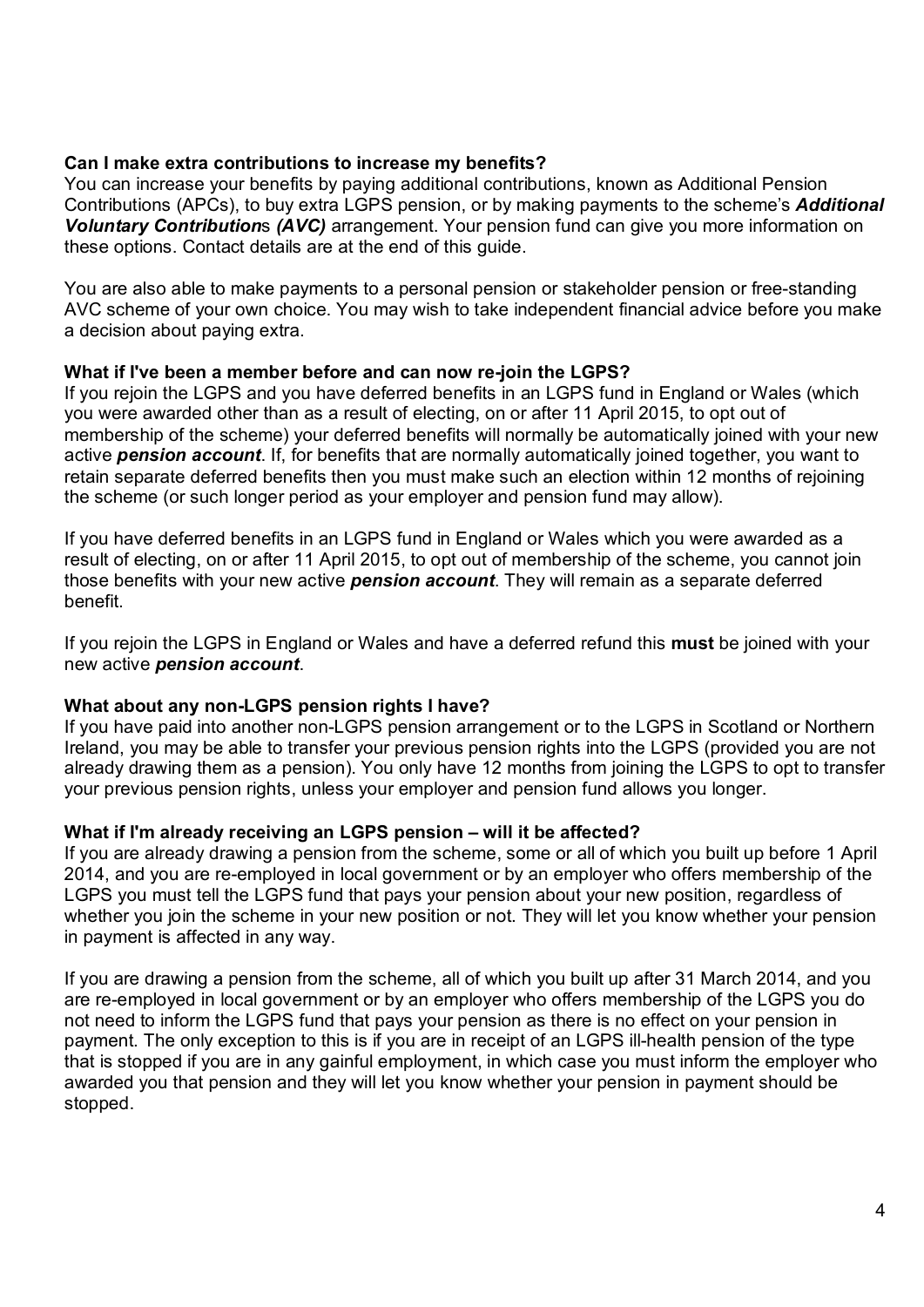# Contribution Flexibility

## Flexibility to pay less

When you join the scheme you will be placed in the main section of the scheme. However, once you are a member of the scheme you will be able to elect in writing, at any time, to move to the 50/50 section if you wish.

The 50/50 section gives you the ability to pay half your normal contributions. This flexibility may be useful during times of financial hardship as it allows you to remain in the scheme, building up valuable pension benefits, as an alternative to opting out of the scheme.

A 50/50 option form is available from your employer. If you have more than one job in which you contribute to the scheme you would need to specify in which of the jobs you wish to be moved to the 50/50 section.

If you elect for 50/50 you would be moved to that section from the next available pay period. You would then start paying half your normal contributions and build up half your normal pension during the time you are in that section. When you make an election for the 50/50 section your employer must provide you with information on the effect this will have on your benefits in the scheme.

If you were to die in service whilst in the 50/50 section of the scheme the lump sum death grant and any survivor pensions would be worked out as if you were in the main section of the scheme. If you are awarded an ill-health pension which includes an amount of enhanced pension, the amount of enhanced pension added to your **pension account** is worked out as if you were in the main section of the scheme.

The 50/50 section is designed to be a short-term option for when times are tough financially. Because of this your employer is required to re-enrol you back into the main section of the scheme approximately three years from the date they first have to comply with the automatic enrolment provisions of the Pensions Act 2008 (and approximately every three years thereafter). If you wished to continue in the 50/50 section at that point you would need to make another election to remain in the 50/50 section.

There is no limit to the number of times you can elect to move between the main and the 50/50 section, and vice versa.

# Flexibility to pay more

There are a number of ways you can provide extra benefits, on top of the benefits you are already looking forward to as a member of the LGPS.

# You can improve your retirement benefits by paying:

- Additional Pension Contributions (APCs) to buy extra LGPS pension,
- Additional Voluntary Contributions (AVCs) arranged through the LGPS (in-house AVCs).
- Free Standing Additional Voluntary Contributions (FSAVCs) to a scheme of your choice,
- Contributions to a stakeholder or personal pension plan.

Your pension fund can give you more information on the first two of these options. Contact details are at the end of this guide.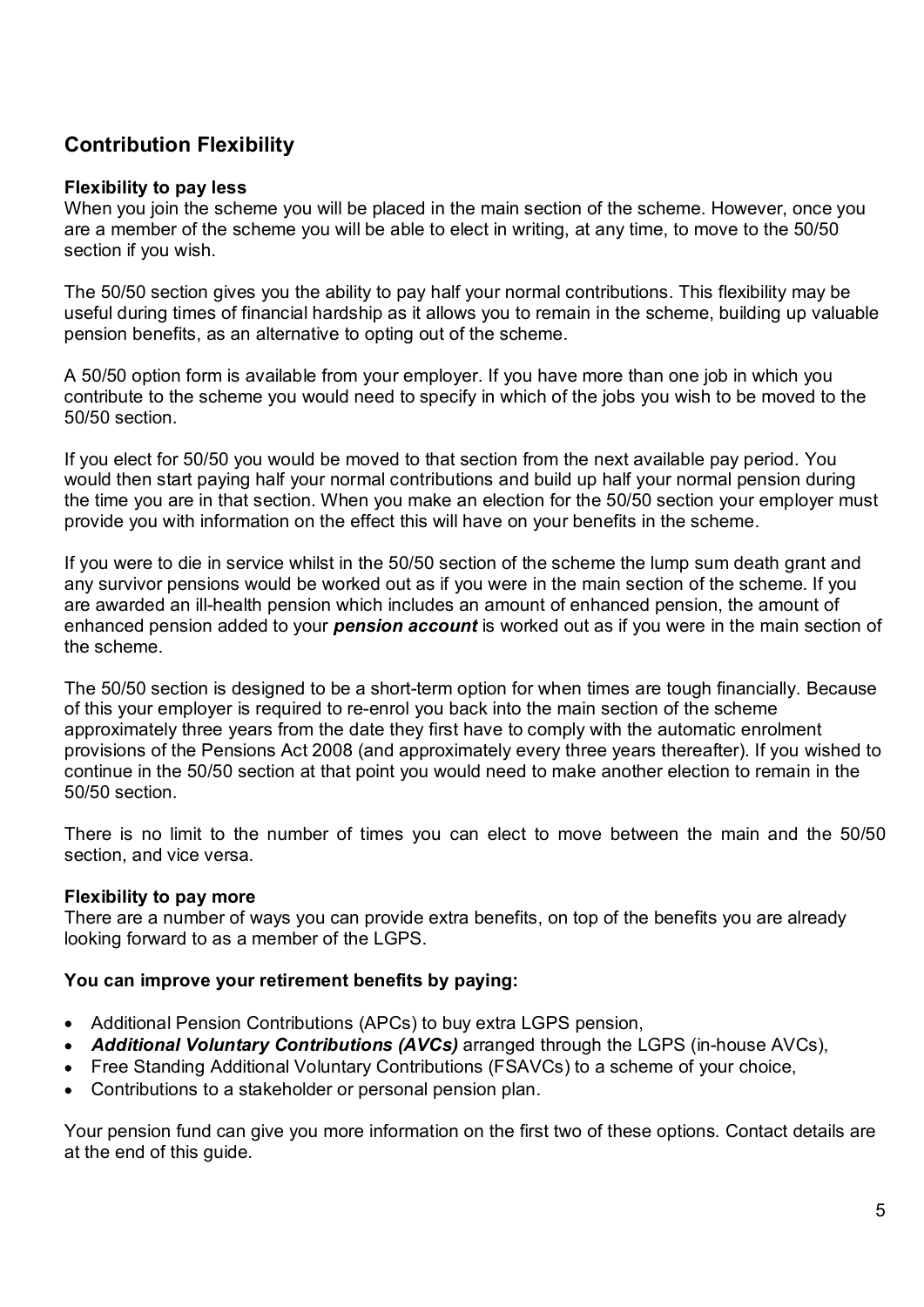# Your Pension

Your LGPS benefits are made up of:

- An annual pension that, after leaving, increases every year in line with the cost of living for the rest of your life, and
- The option to exchange part of your pension for a tax-free lump sum paid when you draw your pension benefits.

#### How is my pension worked out?

Every year, you will build up a pension at a rate of  $1/49<sup>th</sup>$  of the amount of **pensionable pay** (and assumed pensionable pay) you received in that scheme year if you are in the main section of the scheme (or half this rate of build up for any period you have elected to be in the 50/50 section of the scheme). If during the **scheme year** you had been on leave on reduced contractual pay or no pay due to sickness or injury, or had been on *relevant child related leave* or *reserve forces service leave* then, for the period of that leave, your pension is based on your **assumed pensionable pay** (other than during any part of relevant child related leave where the pensionable pay you received was higher than your **assumed pensionable pay**). The amount of pension built up during the **scheme** year is then added to your pension account and revalued at the end of each scheme year so your pension keeps up with the cost of living.

If you joined the LGPS before 1 April 2014, your benefits for membership before 1 April 2014 were built up in the final salary scheme and are calculated differently using your membership built up to 31 March 2014 and your final year's pay.

The examples below show how benefits based on membership in the LGPS built up after 31 March 2014 are worked out.

If you are nearing retirement and you were a member of the scheme before 1 April 2014 there is an additional protection in place to ensure that you will get a pension at least equal to that which you would have received in the scheme had it not changed on 1 April 2014. This protection is known as the underpin.

The **underpin** applies to you if you were:

- an active member on 31 March 2012, and
- you are within 10 years of your protected **Normal Pension Age** on 1 April 2012, and
- you haven't had a continuous break in active membership of a public service pension scheme of more than 5 years (after 31 March 2012), and
- you've not drawn any benefits in the LGPS before protected **Normal Pension Age**, and
- vou leave with an immediate entitlement to benefits.

The underpin will not apply to you if you elect to opt out of the scheme before your protected **Normal Pension Age** or you wish to draw benefits from an age where you would have required employer consent to do so under the pre 1 April 2014 scheme (normally before age 60).

If you are covered by the underpin a calculation will be performed at the date you cease to contribute to the Scheme, or at your protected **Normal Pension Age** if earlier, to check that the pension you have built up (or, if you have been in the 50/50 section of the scheme at any time, the pension you would have built up had you always been in the main section of the scheme) is at least equal to that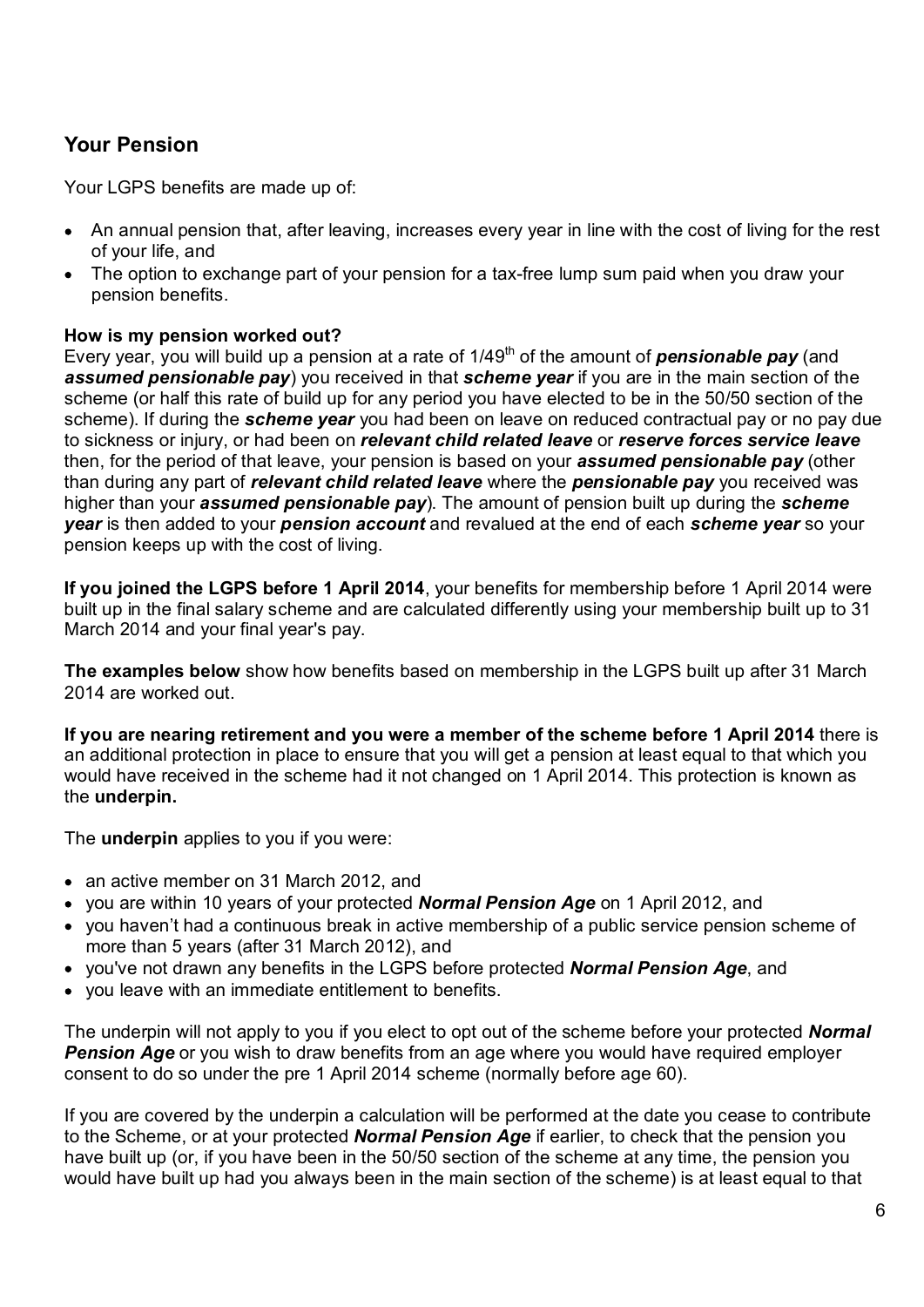which you would have received had the scheme not changed on 1 April 2014. If it isn't, the difference will be added into your **pension account** when you draw your benefits.

What pensionable pay is used to work out the pension I build up after 31 March 2014? The amount of pension added into your **pension account** at the end of the **scheme year** is worked out using your **pensionable pay** which is the amount of pay on which you pay your normal pension contributions.

However if during the scheme year you had been on leave on reduced contractual pay or no pay due to sickness or injury, or had been on relevant child related leave or reserve forces service leave then, for the period of that leave, your pension is worked out based on your **assumed pensionable** pay (other than during any part of relevant child related leave where the pensionable pay you received was higher than your **assumed pensionable pay**).

## Can I exchange part of my pension for a lump sum?

You can exchange part of your annual pension for a one off tax-free cash payment. You will receive £12 lump sum for each £1 of pension given up. You can take up to 25% of the capital value of your pension benefits as a lump sum providing the total lump sum does not exceed £250,000 (2016/17 figure) less the value of any other pension rights you have in payment. Details of the maximum taxfree cash payment you can take will be given to you shortly before your retirement. It is at that time you need to make a decision.

## How is my pension worked out - an example

Let's look at the build-up in a member's **pension account** for 5 years in the scheme.

|                           |                                  | Let's assume that the member joins the scheme on 1 April 2014, that their <b>pensionable pay</b> is<br>£24,500 in scheme year 1 and their pensionable pay increases by 1% each year. The cost of living<br>(revaluation adjustment) for the end of the scheme year 31 March 2015 is 1.2%. Let's assume that the<br>cost of living (revaluation adjustment) for the following 4 years is 2% each year. |                                            |                                                                  |                                                  |
|---------------------------|----------------------------------|-------------------------------------------------------------------------------------------------------------------------------------------------------------------------------------------------------------------------------------------------------------------------------------------------------------------------------------------------------------------------------------------------------|--------------------------------------------|------------------------------------------------------------------|--------------------------------------------------|
| <b>Scheme</b><br>Year     | <b>Opening</b><br><b>Balance</b> | <b>Pension Build</b><br>up in Scheme<br>Year<br>Pay/ Build up rate =<br>Pension                                                                                                                                                                                                                                                                                                                       | <b>Total</b><br><b>Account</b><br>31 March | <b>Cost of Living</b><br><b>Revaluation</b><br><b>Adjustment</b> | <b>Updated</b><br><b>Total</b><br><b>Account</b> |
| $\overline{1}$<br>2014/15 | £0.00                            | £24,500/49 =<br>£500.00                                                                                                                                                                                                                                                                                                                                                                               | £500.00                                    | $1.2\% = £6$                                                     | £500.00<br>£6.00<br>£506.00                      |
| $\overline{2}$<br>2015/16 | £506.00                          | £24,745/49 =<br>£505.00                                                                                                                                                                                                                                                                                                                                                                               | £1,011.00                                  | $2\% = £20.22$                                                   | £1,011.00<br>£20.22<br>£1,031.22                 |
| 3 <sup>1</sup><br>2016/17 | £1,031.22                        | £24,992.45/49 =<br>£510.05                                                                                                                                                                                                                                                                                                                                                                            | £1,541.27                                  | $2\% = £30.82$                                                   | £1,541.27 +<br>£30.82<br>£1,572.09               |
| $\overline{4}$<br>2017/18 | £1,572.09                        | £25,242.37/49=<br>£515.15                                                                                                                                                                                                                                                                                                                                                                             | £2,087.24                                  | $2\% = £41.74$                                                   | £2,087.24<br>£41.74<br>£2,128.98                 |
| 5 <sup>5</sup><br>2018/19 | £2,128.98                        | £25,494.79/49 =<br>£520.30                                                                                                                                                                                                                                                                                                                                                                            | £2,649.28                                  | $2\% = \pounds 52.99$                                            | £2,649.28<br>£52.99<br>£2,702.276.               |
|                           |                                  |                                                                                                                                                                                                                                                                                                                                                                                                       |                                            |                                                                  |                                                  |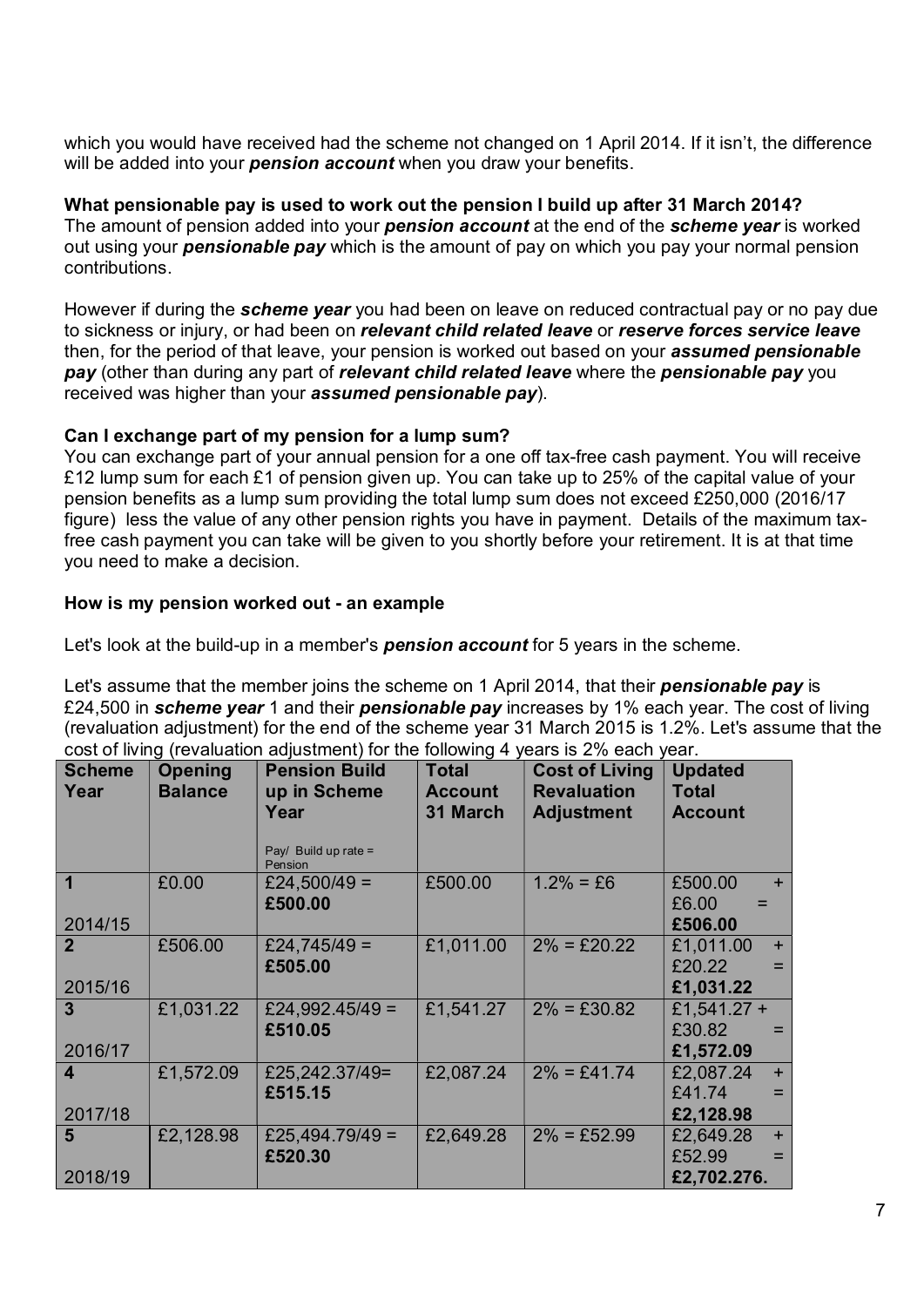If you joined the LGPS before 1 April 2014, your benefits for membership before 1 April 2014 are calculated differently.

an automatic tax-free lump sum of 3 times your pension.

**If you joined the LGPS before 1 April 2014**, your benefits for membership before 1 April 2014 are calculated differently.<br>**For membership built up to 31 March 2008**, you receive a pension of 1/80<sup>th</sup> of your *final pay* For membership built up from 1 April 2008 to 31 March 2014, you receive a pension of  $1/60<sup>th</sup>$  of your *final pay*. There is no automatic lump sum for membership built up after March 2008, but you do have the option to exchange some of your pension for a tax-free lump sum.

#### Taking AVCs as cash

If you pay Additional Voluntary Contributions (AVCs) via the LGPS you may elect to take all of your AVC fund as a tax-free lump sum if you draw it at the same time as your main LGPS benefits provided, when added to your LGPS lump sum, it does not exceed 25% of the overall value of your LGPS benefits (including your AVC fund) and the total lump sum doesn't exceed £250,000 (2016/17 figure) less the value of any other pension rights you have in payment.

Details of this option will be given to you shortly before your retirement.

# Retirement

#### When can I retire and draw my LGPS pension?

You can choose to retire and draw your pension from the LGPS at any time from age 55 to 75, provided you have met the 2 years vesting period in the scheme.

The Normal Pension Age in the LGPS is linked to your State Pension Age (but with a minimum of age 65). If the **State Pension Age** changes in the future then this change will also apply to your Normal Pension Age for benefits built up after 31 March 2014.

If you choose to take your pension before your **Normal Pension Age** it will normally be reduced, as it's being paid earlier. If you take it later than your **Normal Pension Age** it's increased because it's being paid later. You must draw your benefits in the LGPS before your 75<sup>th</sup> birthday.

You may have to retire at your employer's instigation, perhaps because of redundancy, business figure) less the value of any other pension rights you have in payment.<br>Details of this option will be given to you shortly before your retirement.<br>**Retirement**<br>When can I retire and draw my LGPS pension?<br>You can choose to have met the 2 years **vesting period** in the scheme, provide you with an immediate retirement pension, which may even be enhanced. When can I retire and draw my LGPS pension?<br>You can choose to retire and draw your pension from the LGPS at any time from age 55 to 75,<br>provided you have met the 2 years vesting period in the scheme.<br>The *Normal Pension A* 

If you voluntarily choose to retire before, on or after your **Normal Pension Age** you can defer drawing **Pension Age**, your benefits will be paid at an increased rate to reflect late payment.

If you built up membership in the LGPS before 1 April 2014 then you will have membership in the final salary scheme. These benefits have a different **Normal Pension Age**, which for most is age 65.

#### Will my pension be reduced if I voluntarily retire before my Normal Pension Age?

If you choose to retire before your **Normal Pension Age** your benefits will normally be reduced to take account of being paid for longer. Your benefits are initially calculated as detailed under the heading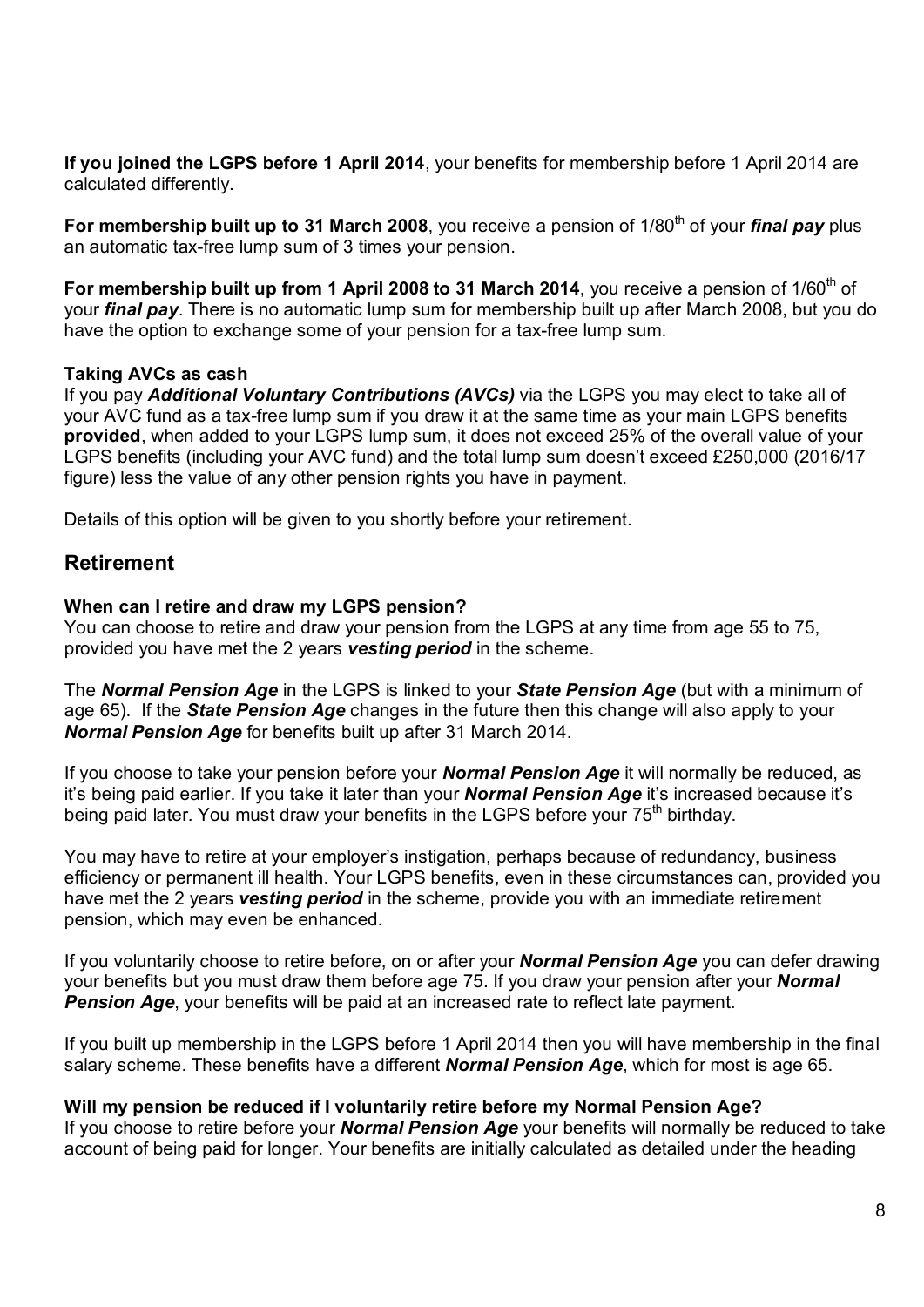How is my pension worked out? and are then reduced. How much your benefits are reduced by depends on how early you draw them.

If you were a member of the LGPS on 30 September 2006, some or all of your benefits paid early could be protected from the reduction if you have rule of 85 protection.

#### What if I lose my job through redundancy or business efficiency?

If you are aged 55 or over you will be entitled to the immediate unreduced payment of your LGPS benefits, provided you have met the 2 years **vesting period** in the scheme. However, any additional pension you paid for by Additional Pension Contributions (APCs) or paid for by Shared Cost Additional Pension Contributions (SCAPCs) would be paid at a reduced rate if the retirement occurred before your **Normal Pension Age** (to take account of the additional pension being paid for longer). Also if you have bought additional pension by Additional Regular Contributions (ARCs), that additional pension would be paid at a reduced rate if the retirement occurred before your pre 1 April 2014 Normal Pension Age which, for most, is age 65.

#### What happens if I have to retire early due to ill health?

If you have to leave work due to illness you may be able to receive immediate payment of your benefits.

To qualify for ill health benefits you have to have met the 2 years vesting period in the scheme and your employer, based on an opinion from an independent occupational health physician appointed by them, must be satisfied that you will be permanently unable to do your own job until your **Normal Pension Age** and that you are not immediately capable of undertaking gainful employment.

Ill health benefits can be paid at any age and are not reduced on account of early payment – in fact, your benefits could be increased to make up for your early retirement if you are unlikely to be capable of gainful employment within 3 years of leaving.

#### What if I want to have a gradual move into retirement?

This is known as flexible retirement. From age 55, if you reduce your hours or move to a less senior position, and provided you have met the 2 years vesting period in the scheme and your employer agrees, you can draw some or all of the pension benefits you have built up – helping you ease into retirement. If you take flexible retirement before your **Normal Pension Age** your benefits may be reduced to take account of their early payment unless your employer agrees to waive the reduction in whole or in part. If your employer agrees to flexible retirement you can still draw your wages / salary from your job on the reduced hours or grade and continue paying into the LGPS, building up further benefits in the scheme. Flexible retirement is at the discretion of your employer and they must set out their policy on this in a published statement.

#### What if I carry on working after my Normal Pension Age?

If you carry on working after your **Normal Pension Age** you will continue to pay into the LGPS, building up further benefits. When you eventually retire you will receive your pension unless you choose to delay drawing it. You must draw your pension by no later than age 75. Your pension will be paid at an increased rate to reflect the fact that it will be paid for a shorter time.

#### How does my pension keep its value?

On retiring on or after age 55 your LGPS pension increases in line with the cost of living every year throughout your retirement. As the cost of living increases, so will your pension. If you are retired on ill health grounds, your pension is increased each year regardless of your age.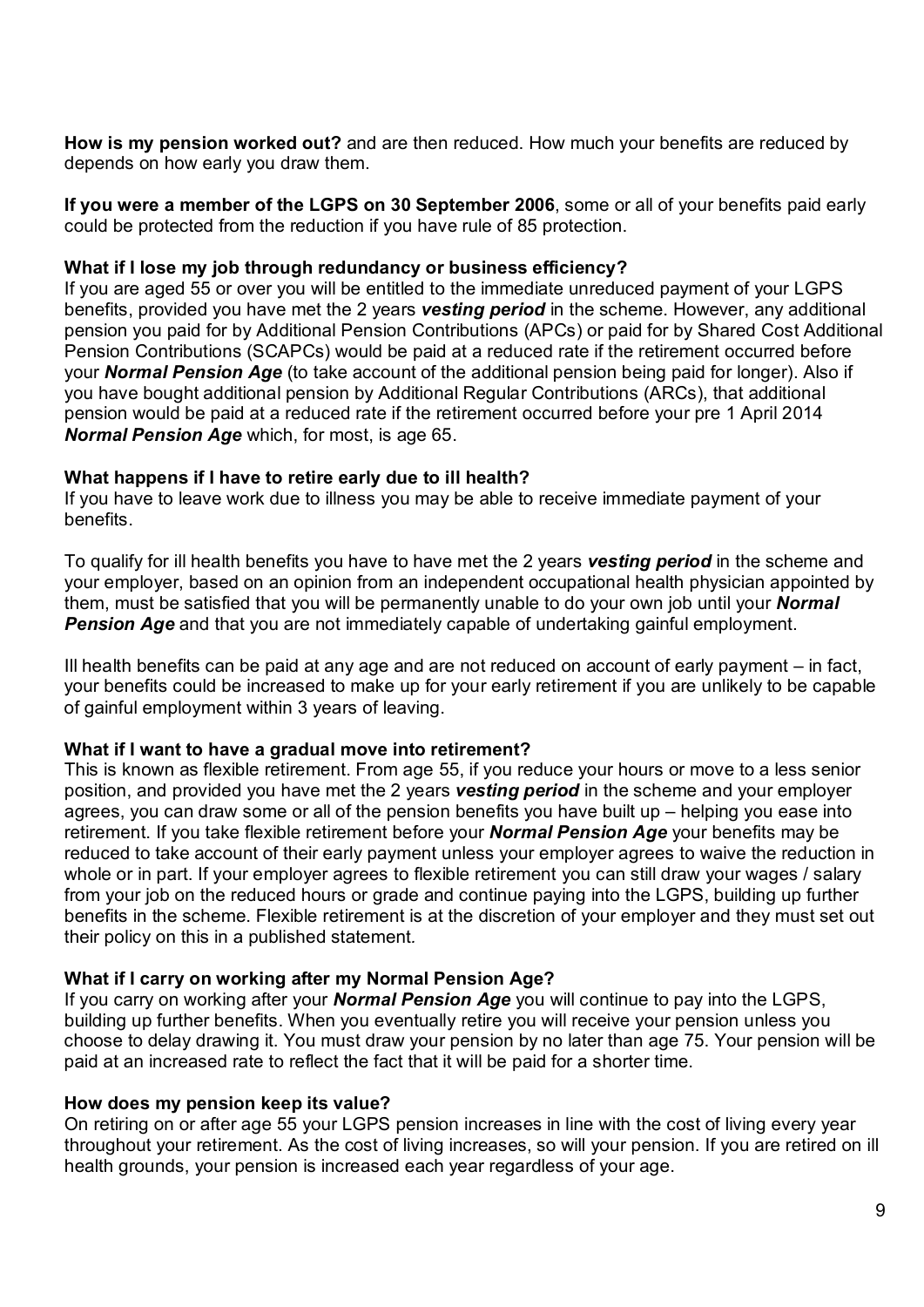# Protection for your family

# What benefits will be paid if I die?

If you die in service as a member of the LGPS the following benefits are payable:

- A lump sum death grant of three times your **assumed pensionable pay**.
- Pensions for *eligible children*.
- A spouse's (from an opposite sex or same sex marriage), *civil partner's* or, subject to certain  $\bullet$ qualifying conditions, an *eligible cohabiting partner's* pension. For each year of membership you built up from 1 April 2014 to your date of death you would have been credited with a pension equal to a proportion (i.e. 1/49th or, for any period you were in the 50/50 section of the scheme, 1/98th) of the **pensionable pay** (or **assumed pensionable pay** where applicable) you received during that year. The pension payable to a spouse, *civil partner* or *eligible cohabiting partner* is calculated on a different proportion i.e.  $1/160<sup>th</sup>$  of your **pensionable pay** (or **assumed pensionable pay** where applicable) to which is added  $49/160$ <sup>ths</sup> of the amount of any pension credited to your pension account following a transfer of pension rights into the scheme, plus an amount equal to  $1/160<sup>th</sup>$  of your **assumed pensionable pay** for each year of membership you would have built up from your date of death to your **Normal Pension Age**. For final salary membership built up **before** 1 April 2014 the pension payable to a spouse or *civil partner* is equal to 1/160<sup>th</sup> of your **final pay** times the period of your membership in the scheme up to 31 March 2014 upon which your pension is based. For an **eligible cohabiting partner** the calculation is the same but the pension is only based on the period of membership after 5 April 1988 (plus any of your membership before 6 April 1988 for which you've paid additional contributions so that it counts towards an *eligible cohabiting partner's* pension).

If you are in the 50/50 section of the scheme when you die this does not impact on the value of any pension for your spouse, civil partner, eligible cohabiting partner or eligible children.

If you die after retiring on pension, a spouse's (from an opposite sex or same sex marriage), *civil* partner's or, subject to certain qualifying conditions, an eligible cohabiting partner's pension and pensions for **eligible children** are payable. For each year of membership you built up from 1 April 2014 to your date of death you would have been credited with a pension equal to a proportion (i.e. 1/49<sup>th</sup> or, for any period you were in the 50/50 section of the scheme, 1/98<sup>th</sup>) of the **pensionable pay** (or **assumed pensionable pay** where applicable) you received during that year (plus  $1/49<sup>th</sup>$  of assumed pensionable pay for any enhancement given if retirement had been on ill health grounds). The pension payable to a spouse, *civil partner* or *eligible cohabiting partner* is calculated on a different proportion i.e.  $1/160<sup>th</sup>$  of the **pensionable pay** (or **assumed pensionable pay** where applicable) to which is added 49/160<sup>ths</sup> of the amount of any pension credited to your **pension** account following a transfer of pension rights into the scheme from another pension scheme or arrangement. For final salary membership built up **before** 1 April 2014 the pension payable to a spouse or *civil partner* is equal to  $1/160<sup>th</sup>$  of your *final pay* times the period of your membership in the scheme up to 31 March 2014 upon which your pension is based, unless you marry or enter into a civil partnership after retiring in which case it could be less. For an eligible cohabiting partner the calculation is the same but the pension is only based on the period of membership after 5 April 1988 (plus any of your membership before 6 April 1988 for which you've paid additional contributions so that it counts towards an *eligible cohabiting partner's pension*).

A lump sum death grant will be paid if you die after retiring on pension, less than 10 years pension has been paid and you are under age 75. The amount payable would be 10 times the level of your annual pension prior to giving up any pension for a tax-free cash lump sum, reduced by any pension already paid to you and the amount of any tax-free cash lump sum you chose to take when you drew your pension at retirement. There is a slight modification to this calculation for any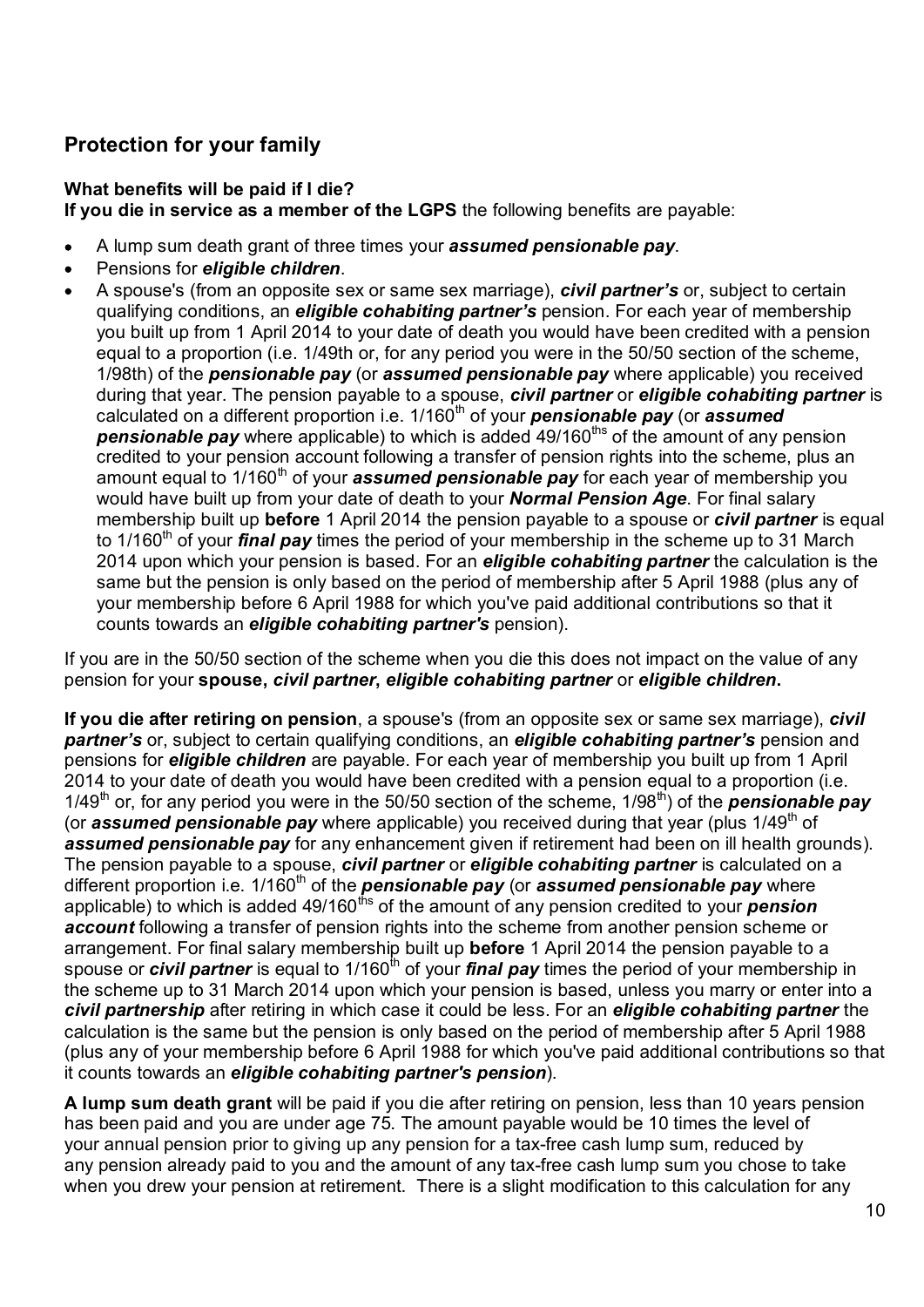part of the pension you are drawing which relates to membership prior to 1 April 2014. If you are receiving a pension and are also an active member of the scheme, or have a separate deferred benefit when you die this may impact on the death grant you receive.

#### What conditions need to be met for an eligible cohabiting partner's survivor's pension to be payable?

If you have a cohabiting partner, of either opposite or same sex, they will be entitled to receive a survivor's pension on your death if they meet the criteria to be considered to be an *eligible* 

**cohabiting partner**.<br>For an **eligible cohabiting partner's** survivor's pension to be payable, all of the following conditions must have applied for a continuous period of at least 2 years on the date of your death:

- you and your cohabiting partner are, and have been, free to marry each other or enter into a *civil* partnership with each other, and
- you and your cohabiting partner have been living together as if you were a married couple, or *civil* partners, and
- neither you or your cohabiting partner have been living with someone else as if you/they were a married couple or *civil partners*, and
- either your cohabiting partner is, and has been, financially dependent on you or you are, and have been, financially interdependent on each other.

On your death, a survivor's pension would be paid to your cohabiting partner if:

- all of the above criteria apply at the date of your death, and
- your cohabiting partner satisfies the pension fund that the above conditions had been met for a continuous period of at least 2 years immediately prior to your death.

#### Who is the lump sum death grant paid to?

The LGPS allows you to indicate who you would like any death grant to be paid to by completing and returning an expression of wish form. This form is available from www.wandsworth.gov.uk/pensions The Council, however, retains absolute discretion when deciding on who to pay any death grant to.

# Leavers without an immediate entitlement to benefits

If you leave your job before retirement and have met the 2 years vesting period you will have built up an entitlement to a pension. You will have two options in relation to that pension entitlement:

- you can choose to keep your benefits in the LGPS. These are known as deferred benefits and will increase every year in line with the cost of living, or
- alternatively, you may be able to transfer your deferred benefits to another pension arrangement.

#### If you leave your job before retirement and have not met the 2 years vesting period you will have three options:

- you will normally be able to claim a refund of your contributions, or
- you may be able to transfer your benefits to a new pension arrangement, or
- you can delay your decision until you either re-join the LGPS, transfer your benefits to a new pension arrangement, or want to take a refund of contributions. A refund of contributions must, in any event, be paid within 5 years of your leaving the scheme (or age 75 if earlier).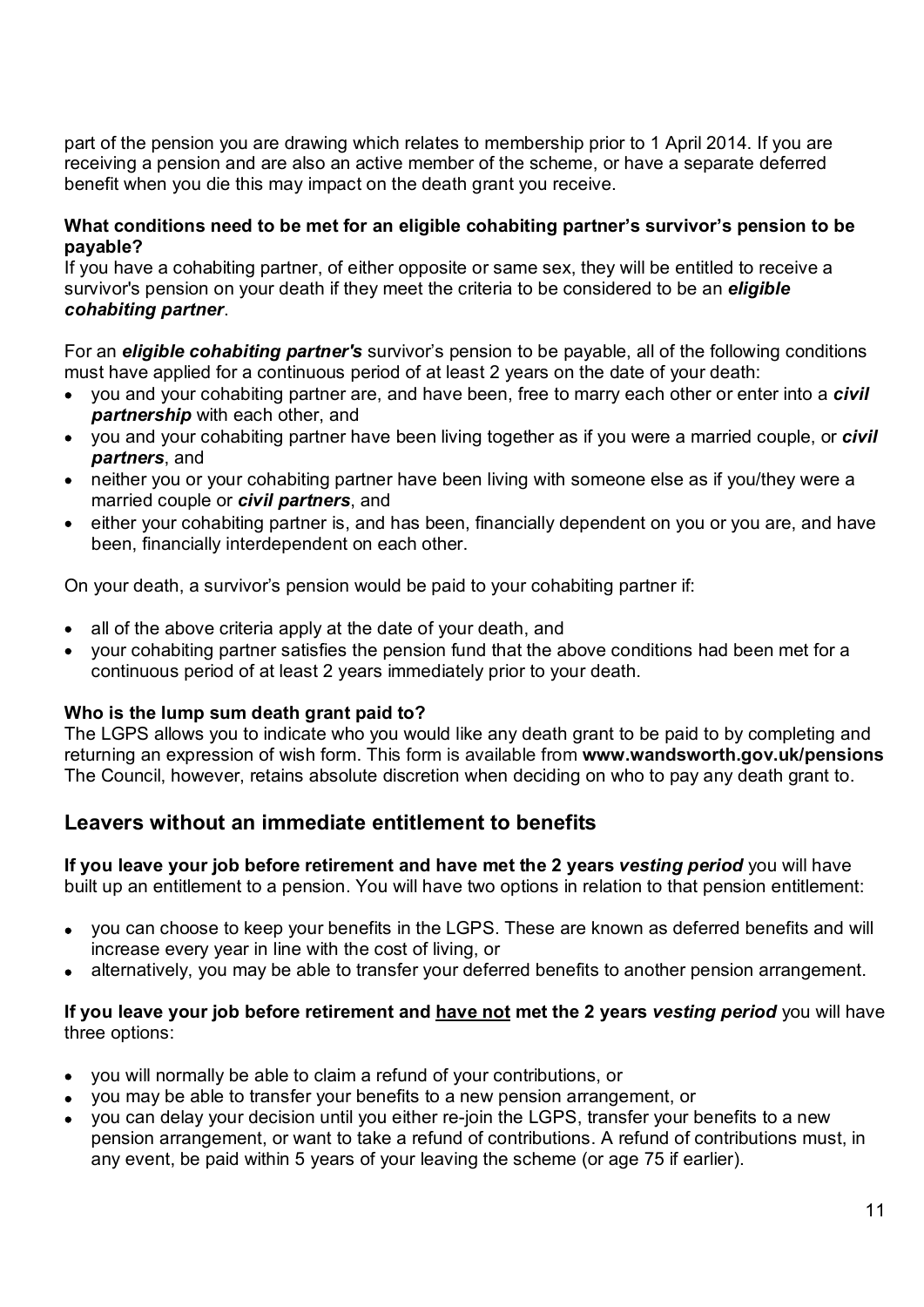#### Refunds of Contributions

If you leave, or opt out of the scheme after 3 months' membership, and you've not met the 2 years **vesting period** you will normally be able to take a refund of your contributions. There will be a deduction for tax and the cost, if any, of buying you back into the State Second Pension scheme (S2P) in relation to any membership before 6 April 2016. A refund of contributions must be paid within 5 years of your leaving the scheme (or age 75 if earlier).

#### Deferred benefits

If you leave before your **Normal Pension Age** and you meet the 2 years vesting period you will be entitled to deferred benefits within the LGPS. Your deferred LGPS benefits will be calculated as described in the **How is my pension worked out** section using the length of your membership up to the date that you left the scheme. During the period your pension benefits are deferred they will be increased each year in line with the cost of living.

Unless you decide to transfer your deferred benefits to another pension scheme, they will normally be paid unreduced at your **Normal Pension Age**, but:

- they may be put into payment earlier and in full if, because of ill health, you are permanently incapable of doing the job you were working in when you left the LGPS and you are unlikely to be capable of undertaking any gainful employment within 3 years of applying for the benefit or by your Normal Pension Age, whichever is the earlier; or
- you can, if you wish, elect to receive your deferred benefits early from age 55 onwards, or
- you can, if you wish, elect not to draw your deferred benefits at your **Normal Pension Age** and defer drawing them till some time later (although they must be paid by age 75).

Benefits paid earlier than your **Normal Pension Age**, other than on the grounds of permanent ill health, may be reduced to take account of their early payment and the fact that your pension will be paid for longer. Conversely, benefits paid after your **Normal Pension Age** will be increased.

If you leave with deferred benefits and you die before they come into payment, a lump sum death grant equal to 5 years' pension will be paid. If you have deferred benefits and are also an active member of the scheme when you die this may impact on the death grant you receive. The LGPS allows you to say who you would like any death grant to be paid to by completing an expression of wish form. This form is available from www.wandsworth.gov.uk/pensions The Council, however, retains absolute discretion when deciding on who to pay any death grant to.

If you leave with deferred benefits and die before they come into payment a spouse's, *civil partner's* or, subject to certain qualifying conditions, an **eligible cohabiting partner's pension** and pensions for eligible children are payable. For each year of membership you built up from 1 April 2014 to your date of death you would have been credited with a pension equal to a proportion (i.e.  $1/49<sup>th</sup>$  or, for any period you were in the 50/50 section of the scheme,  $1/98<sup>th</sup>$  of the **pensionable pay** (or **assumed** pensionable pay where applicable) you received during that year. The pension payable to a spouse, civil partner or eligible cohabiting partner is calculated on a different proportion i.e.  $1/160<sup>th</sup>$  of the **pensionable pay** (or **assumed pensionable pay** where applicable) to which is added 49/160<sup>ths</sup> of the amount of any pension credited to your **pension account** following a transfer of pension rights into the scheme from another pension scheme or arrangement. For final salary membership built up **before** 1 April 2014 the pension payable to a spouse or **civil partner** is equal to 1/160<sup>th</sup> of your *final* pay times the period of your membership in the scheme up to 31 March 2014 upon which your pension is based, unless you marry or enter into a *civil partnership* after retiring in which case it could be less. For an *eligible cohabiting partner* the calculation is the same but the pension is only based on the period of membership after 5 April 1988 (plus any of your membership before 6 April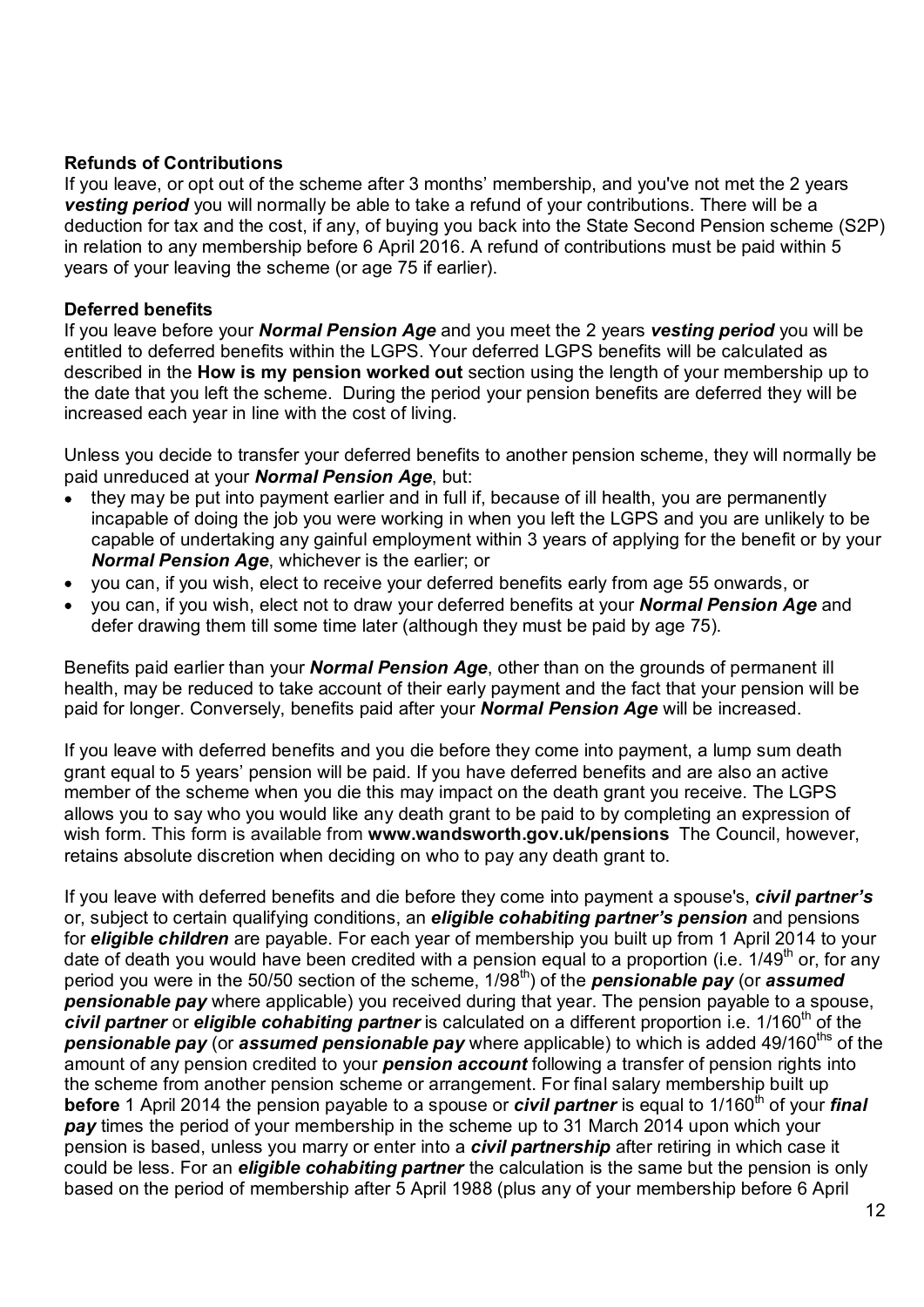1988 for which you've paid additional contributions so that it counts towards an eligible cohabiting partner's pension).

#### What if I have two or more LGPS jobs?

If you have two or more jobs in which you pay into the LGPS at the same time and you leave one (or more) but not all of them, and you are entitled to deferred benefits from the job (or jobs) you have left, your deferred benefits from the job that has ended are automatically transferred to the active **pension** account for the job you are continuing in, unless you elect to keep them separate. If you wish to keep your deferred benefits separate you must elect to do so within 12 months of re-joining the LGPS, unless your employer allows you longer. If you are not entitled to deferred benefits from the job (or jobs) you have left, you cannot have a refund of your contributions and you must transfer your benefits to the **pension account** for the job you are continuing in. 1988 for which you've paid additional contributions so that it counts towards an eligible cohabiting<br>
What if 1 have two or more LGPS jobs?<br>
If you have two or more LGPS jobs?<br>
If you have two or more jobs in which you pay

#### Transferring your benefits

transfer the cash equivalent of your pension benefits into another pension arrangement or a new employer's pension scheme. This may even be to an overseas pension scheme or arrangement that meets HM Revenue and Customs conditions. You cannot transfer your benefits if you leave with less than 3 months membership or (other than in respect of Additional Voluntary Contributions (AVCs)) if you leave less than one year before your **Normal Pension Age**. An option to transfer (other than in respect of Additional Voluntary Contributions (AVCs)) must be made at least 12 months before your Normal Pension Age.<br>Your new pension provider will require a transfer value quotation which, under the provisions

introduced by the Pensions Act 1995, your pension fund will guarantee for a period of three months from the date of calculation.

Alternatively, if you return to employment with an employer participating in the LGPS and rejoin the LGPS after having previously built up LGPS pension rights (i.e. you previously left an LGPS employment with deferred benefits) then these deferred benefits will normally automatically be transferred to the active *pension account* for your new job, unless you elect to keep them separate. If, for benefits that are normally automatically transferred, you wish to keep your deferred benefits separate you must elect to do so within 12 months of re-joining the LGPS, unless your employer allows you longer. If you rejoin the LGPS after having previously left an LGPS employment without building up pension rights but you deferred taking a refund of contributions (normally where you have less than two years membership) then this deferred refund must be joined with your new active pension account in the scheme.

# Transferring your benefits to a flexible benefit scheme

Flexible benefits were introduced by the Government from 6 April 2015 to allow members of defined contribution schemes, who are over age 55, more freedom on how they take money from their pension pot.

The LGPS is not a defined contribution pension scheme (it is a defined benefit scheme) and as such, it is not directly affected by these changes. However, if you stop paying into the LGPS and you have three or more months' membership, then unless you are retiring with immediate effect due to redundancy, business efficiency or ill health, you will have the right to transfer your LGPS pension to a defined contribution scheme providing flexible benefits.

Please note that you will be required by law to take independent financial advice if the value of your pension benefits in the LGPS (excluding AVCs) is more than £30,000. You are not required to take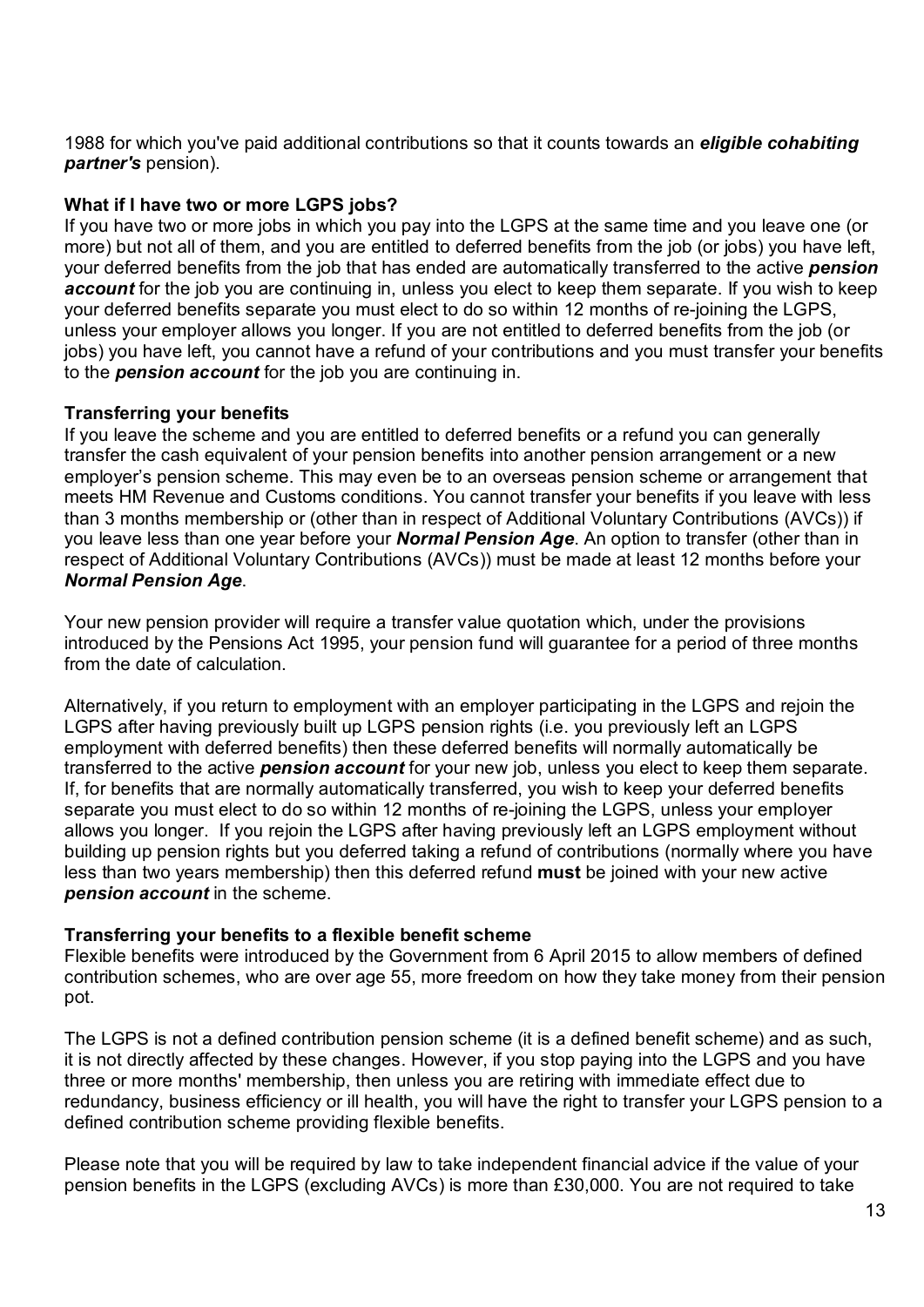independent financial advice if the value of your benefits is less than £30,000. However, transferring your pension rights is not always an easy decision to make and seeking the help of an independent financial adviser before you make a decision to transfer could help you in making an appropriate decision.

There are four main options for members, aged over 55, who are in a defined contribution scheme which provides flexible benefits, including:

- purchasing an annuity
- flexi-access drawdown
- taking a number of cash sums at different stages
- taking the whole pot as cash in one go

Keep in touch – remember to let the pension fund know if you move house.

# Help with pension problems

## Who can help me if I have a query or complaint?

If you are in any doubt about your benefit entitlements, or have a problem or question about your LGPS membership or benefits, please contact your pension fund. They will seek to clarify or put right any misunderstandings or inaccuracies as quickly and efficiently as possible. If your query is about your contribution rate, please contact your employer's personnel/HR or payroll section so they can explain how they have decided which contribution band you are in.

If you are still dissatisfied with any decision made in relation to the scheme you have the right to have your complaint reviewed under the Internal Disputes Resolution Procedure and, as the scheme is well regulated. There are also a number of other regulatory bodies that may be able to assist you.

The various procedures and bodies are:

#### • Internal Disputes Resolution Procedure

In the first instance you should write to the adjudicator appointed by the body who made the decision about which you wish to appeal. You must do this within six months of the date of the notification of the decision or the act or omission about which you are complaining (or such longer period as the adjudicator considers reasonable). This is a formal review of the initial decision or act or omission and is an opportunity for the matter to be reconsidered. The adjudicator will consider your complaint and notify you of his or her decision. If you are dissatisfied with that person's decision, (or their failure to make a decision) you may apply to the scheme's administering authority to have it reconsidered.

A leaflet explaining the Internal Disputes Resolution Procedure including relevant time limits is available - for our contact details see page 21 "Contacting the Pensions Shared Service".

#### • The Pensions Advisory Service (TPAS)

TPAS is available at any time to assist members and beneficiaries of the scheme in connection with any pension query they may have or any difficulty which they cannot resolve with the scheme administrator. TPAS can be contacted at:

 11 Belgrave Road London SW1V 1RB Telephone 0300 1231047 Website www.pensionsadvisoryservice.org.uk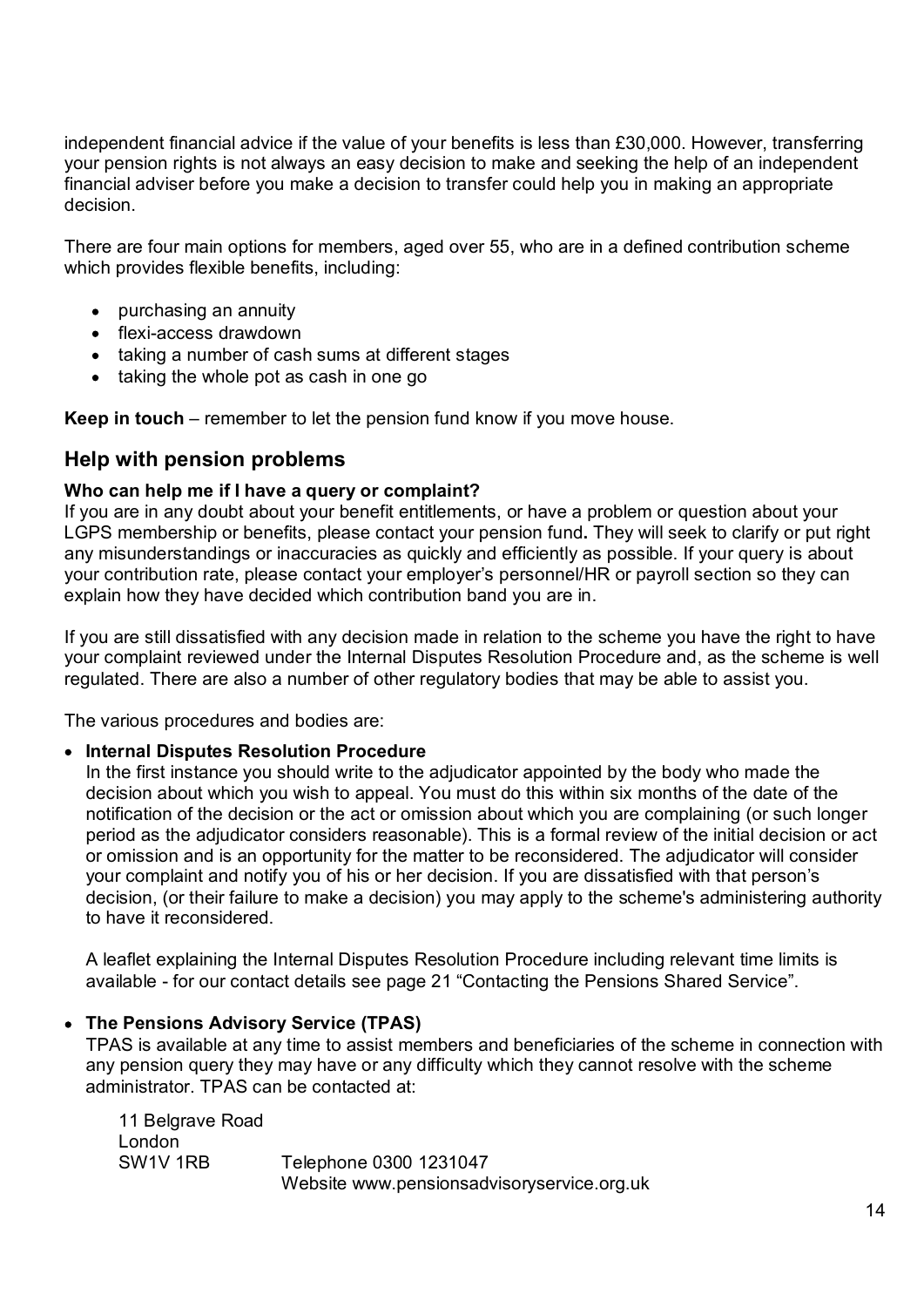#### The Pensions Ombudsman Service

In cases where a complaint or dispute has not been satisfactorily resolved through the Internal Disputes Resolution Procedure or with the help of TPAS, an application can be made to the Pensions Ombudsman Service within three years of the event that gave rise to the complaint or dispute. The Ombudsman can investigate and determine any complaint or dispute involving maladministration of the scheme or matters of fact or law and his or her decision is final and binding (unless the case is taken to the appropriate court on a point of law). Matters where legal proceedings have already started cannot be investigated by the Pensions Ombudsman Service. The Pensions Ombudsman Service can be contacted at:

 11 Belgrave Road London SW1V 1RB Telephone 0207 630 2200 Website www.pensions-ombudsman.org.uk

## The Pensions Regulator

This is the regulator of work based pension schemes. The Pensions Regulator has powers to protect members of work based pension schemes and a wide range of powers to help put matters right, where needed. In extreme cases, the regulator is able to fine trustees or employers, and remove trustees from a scheme. You can contact the Pensions Regulator at:

> Telephone 0345 6000707 Website www.thepensionsregulator.gov.uk

#### How can I trace my pension rights?

The Pension Tracing Service holds details of pension schemes, including the LGPS, together with relevant contact addresses. It provides a tracing service for ex-members of schemes with pension entitlements (and their dependants) who have lost touch with previous schemes. All occupational and personal pension schemes have to register if the pension scheme has current members contributing to the scheme or people expecting benefits from the scheme. If you need to use this tracing service please write to the address at the top of the next page:

 The Pension Tracing Service The Pension Service 9 Mail Handling Site **Wolverhampton**  WV98 1LU Telephone 0345 6002 537 Website www.gov.uk/find-lost-pension

Don't forget to keep all of your pension providers up to date with any change in your home address.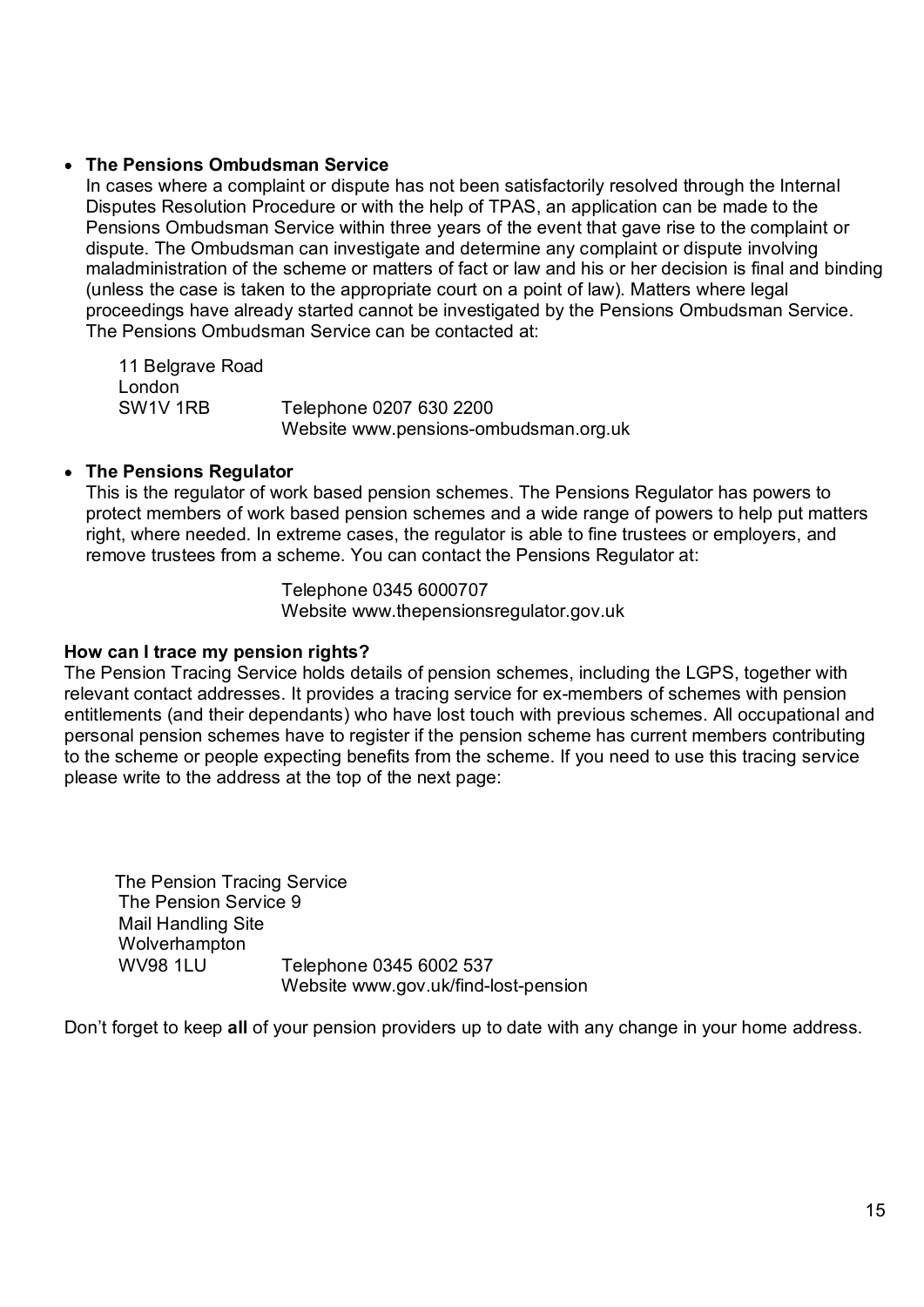# Some terms we use

#### Additional Voluntary Contributions (AVCs)

These are extra payments to increase your future benefits. You can also pay AVCs to provide additional life cover.

All local government pension funds have an AVC arrangement in which you can invest money through an AVC provider, often an insurance company or building society. AVCs are deducted directly from your pay and attract tax relief.

#### Admission Body

An admission body is an employer that chooses to participate in the scheme under an admission agreement. These tend to be employers such as charities and contractors.

#### Assumed Pensionable Pay

This provides a notional **pensionable pay** figure to ensure your pension is not affected by any reduction in **pensionable pay** due to a period of sickness or injury on reduced contractual pay or no pay, or relevant child related leave or reserve forces service leave.

If you have a period of reduced contractual or no pay due to sickness or injury or you have a period of relevant child related leave or reserve forces service leave then your employer needs to provide the pension fund with the **assumed pensionable pay** you would have received during that time unless during the period of *relevant child related leave* the *pensionable pay* received was higher than the value of the **assumed pensionable pay**. This requires a calculation to be carried out by your employer to determine what your pay would have been for the period when you were on reduced contractual pay or no pay due to sickness or the period of relevant child related leave or reserve forces service leave.<br>The assumed pensionable pay is calculated as the average of the pensionable pay you received

for the 12 weeks (or 3 months if monthly paid) before the pay period in which you went on to reduced pay or no pay because of sickness or injury or you started a period of relevant child related leave or reserve forces service leave. In calculating the average, any reduction due to authorised leave of absence or due to a trade dispute is ignored. The resulting figure is then grossed up to an annual figure and then divided by the period of time you were on reduced pay or no pay for sickness or injury or on relevant child related leave or reserve forces service leave.

**Assumed pensionable pay** is also used to work out any enhancement to your pension awarded as a result of ill health retirement, any lump sum death grant following death in service, and any enhancement which is included in survivor benefits following death in service. The assumed **pensionable pay** for these purposes is calculated as the average of the **pensionable pay** you received for the 12 weeks (or 3 months if monthly paid) before you died in service or before you left employment due to ill-health retirement. In calculating the average, any reduction due to authorised leave of absence or due to a trade dispute is ignored. Also, where an independent registered medical practitioner certifies that, during the period used to determine **assumed pensionable pay**, you were working reduced contractual hours because of the ill-health which led to your retirement or death in service, the **assumed pensionable pay** is to be calculated on the pay you would have received during that period had you not been working reduced contractual hours. The resulting figure is then grossed up to an annual figure.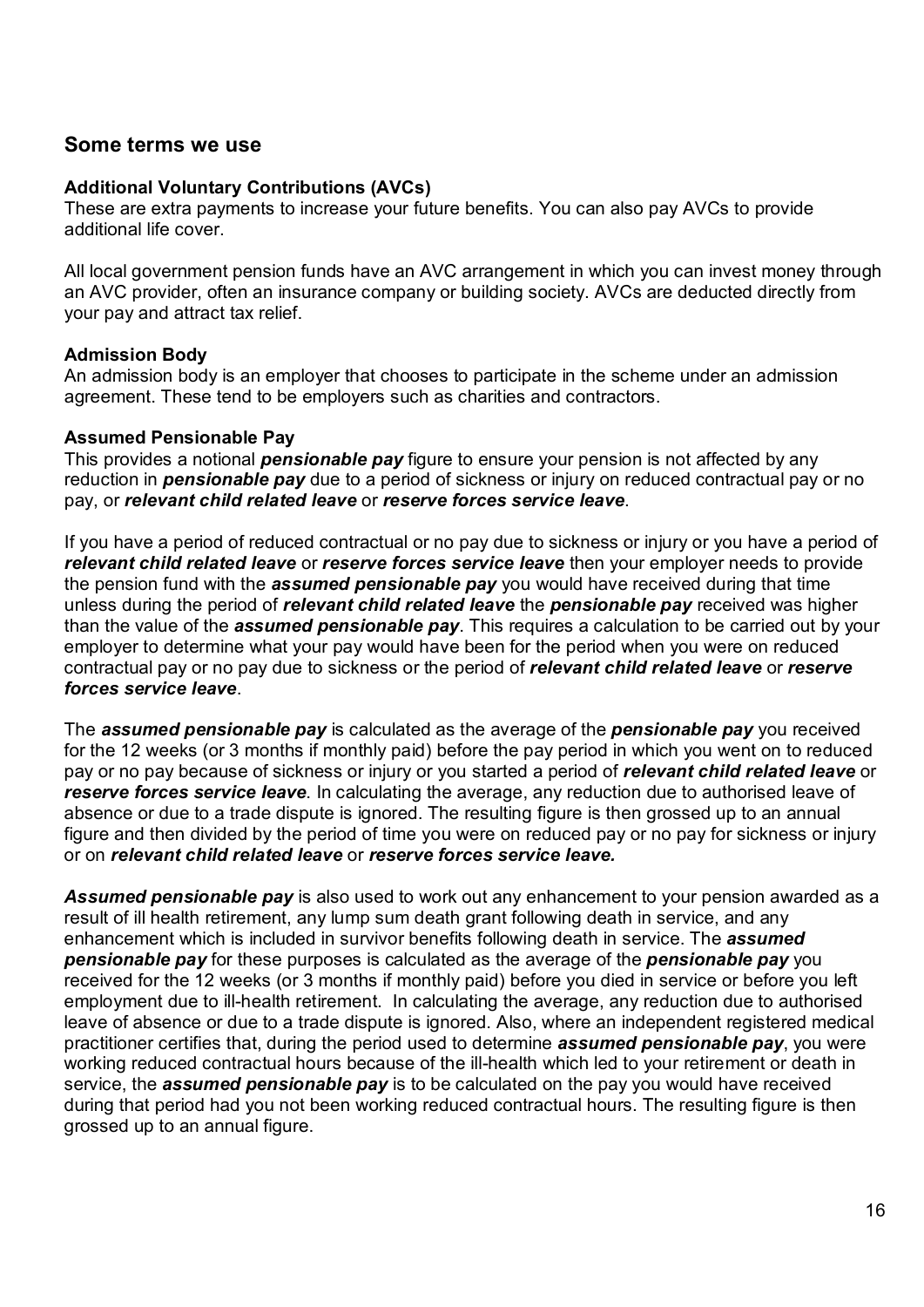# Automatic enrolment date

This is the earlier of:

- the day you reach age 22 provided you are earning more than £10,000 (2016/17 figure) a year in the job, or
- the beginning of the pay period in which you first earn more than £10,000 (2016/17 figure) in the job, on an annualised basis, provided you are aged 22 or more and under State Pension Age at that time.

# Civil Partnership (Civil Partner)

A Civil Partnership is a relationship between two people of the same sex (civil partners) which is formed when they register as civil partners of each other.

# Consumer Prices Index (CPI)

**Automatic enrolment date**<br>
This is the earlier of:<br>
"the day you reach age 22 provided you are earning more than £10,000 (2016/17 figure) a year in<br>
the job, or<br>
the beginning of the pay period in which you first earn mo Kingdom. This is currently the measure used to adjust your **pension account** at the end of every scheme year when you are an active member of the scheme and, after you have ceased to be an active member, it is used to increase (each April) the value of your deferred pension in the scheme and any pension in payment from the scheme. The adjustment ensures your pension keeps up with the cost of living.

# Eligible children

**Eligible children** are your children. They must, at the date of your death:

- be your natural child (who must be born within 12 months of your death), or
- be your adopted child, or
- be your step-child or a child accepted by you as being a member of your family (this doesn't include a child you sponsor for charity) and be dependent on you.

**Eligible children** must meet the following conditions:

- be under age 18, or
- be aged 18 or over and under 23 and in full-time education or vocational training (although your administering authority can continue to treat the child as an eligible child notwithstanding a break in full-time education or vocational training), or
- be unable to engage in gainful employment because of physical or mental impairment and either:
	- has not reached the age of 23, or
	- $\circ$  the impairment is, in the opinion of an independent registered medical practitioner, likely to be permanent and the child was dependent on you at the date of your death because of that mental or physical impairment.

# Eligible cohabiting partner

An **eligible cohabiting partner** is a partner you are living with who, at the date of your death, has met all of the following conditions for a continuous period of at least 2 years:

- you and your cohabiting partner are, and have been, free to marry each other or enter into a *civil* **partnership** with each other, and
- you and your cohabiting partner have been living together as if you were a married couple, or *civil* partners, and
- neither you or your cohabiting partner have been living with someone else as if you/they were a married couple or *civil partners*, and
- either your cohabiting partner is, and has been, financially dependent on you or you are, and have been, financially interdependent on each other.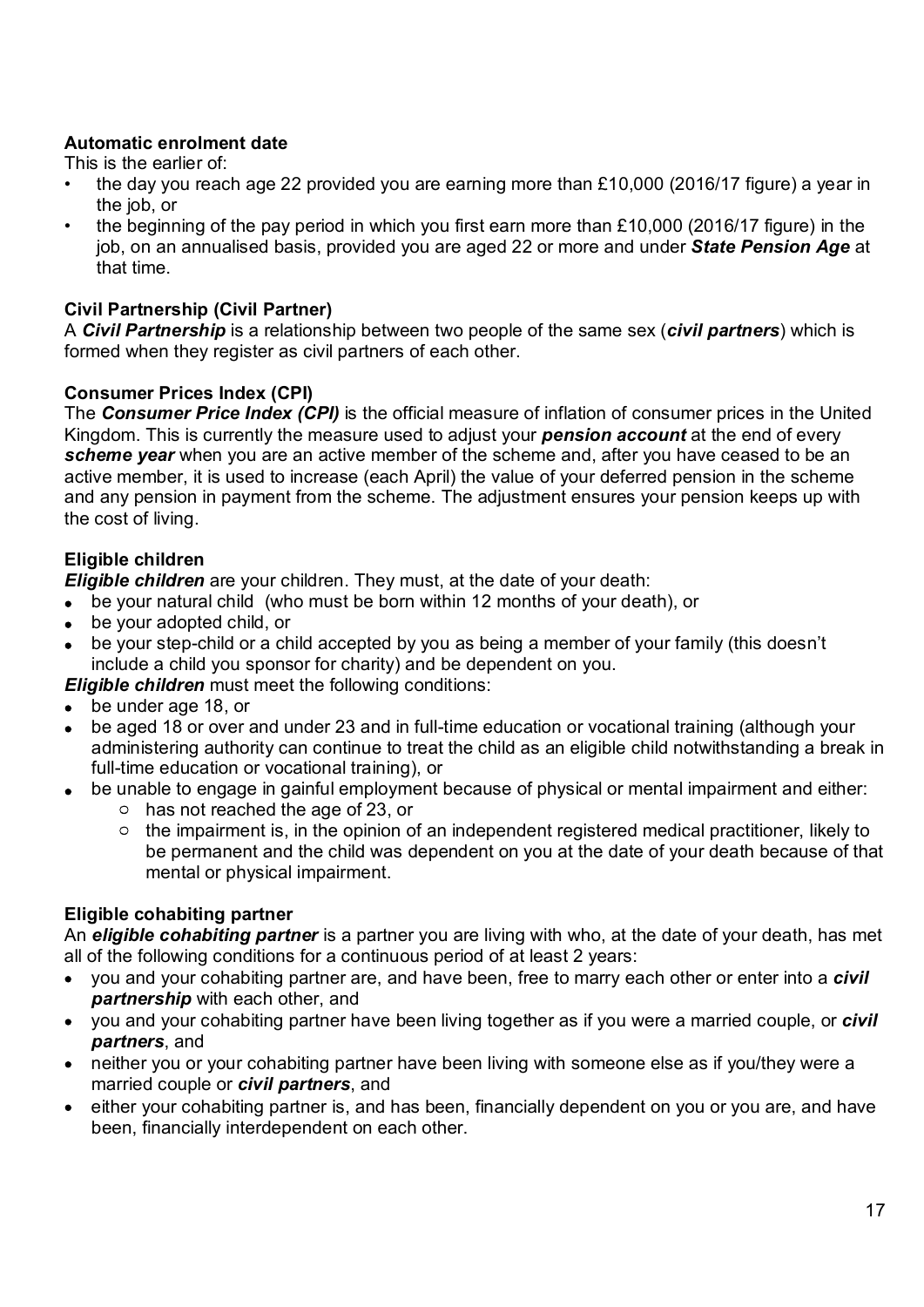Your partner is financially dependent on you if you have the highest income. Financially interdependent means that you rely on your joint finances to support your standard of living. It doesn't mean that you need to be contributing equally. For example, if your partner's income is a lot more than yours, he or she may pay the mortgage and most of the bills, and you may pay for the weekly shopping.

On your death, a survivor's pension would be paid to your cohabiting partner if:

- all of the above criteria apply at the date of your death, and
- your cohabiting partner satisfies your pension fund that the above conditions had been met for a continuous period of at least 2 years immediately prior to your death.

You are not required to complete a form to nominate a cohabiting partner for entitlement to a cohabiting partner's pension. However, you can provide your pension fund with your cohabiting partner's details. Your pension fund will require evidence upon your death to check that the conditions for a cohabiting partner's pension are met.

## Eligible Jobholder

An eligible jobholder is a worker who is aged a least 22 and under State Pension Age and who earns more than the annual amount of £10,000 (2016/17 figure).

#### Final pay

This is usually the pay in respect of (i.e. due for) your final year of scheme membership on which you paid contributions, or one of the previous 2 years if this is higher, and includes your normal pay, contractual shift allowance, bonus, contractual overtime (but not non-contractual overtime), Maternity Pay, Paternity Pay, Adoption Pay, Shared Parental Pay and any other taxable benefit specified in your contract as being pensionable.

# Normal Pension Age

Normal Pension Age is linked to your State Pension Age for benefits built up from April 2014 (but with a minimum of age 65) and is the age at which you can take the pension you have built up in full. If you choose to take your pension before your **Normal Pension Age** it will normally be reduced, as it's being paid earlier. If you take it later than your **Normal Pension Age** it's increased because it's being paid later.

You can use the Government's **State Pension Age** calculator (www.gov.uk/calculate-state-pension) to find out your *State Pension Age*.<br>Remember that your *State Pension Age* may change in the future and this would also change your

Normal Pension Age in the LGPS for benefits built up from April 2014. Once you start drawing your pension any subsequent change to your State Pension Age will not affect your Normal Pension Age in the LGPS.

If you were paying into the LGPS before 1 April 2014 your final salary benefits retain their protected Normal Pension Age - which for most is age 65. However all pension benefits drawn on normal retirement must be taken at the same date i.e. you cannot separately draw your final salary benefits (built up before April 2014) at age 65 and your benefits built up in your **pension account** (built up from April 2014) at your **Normal Pension Age** (which for your benefits built up from April 2014 is linked to your State Pension Age but with a minimum of age 65).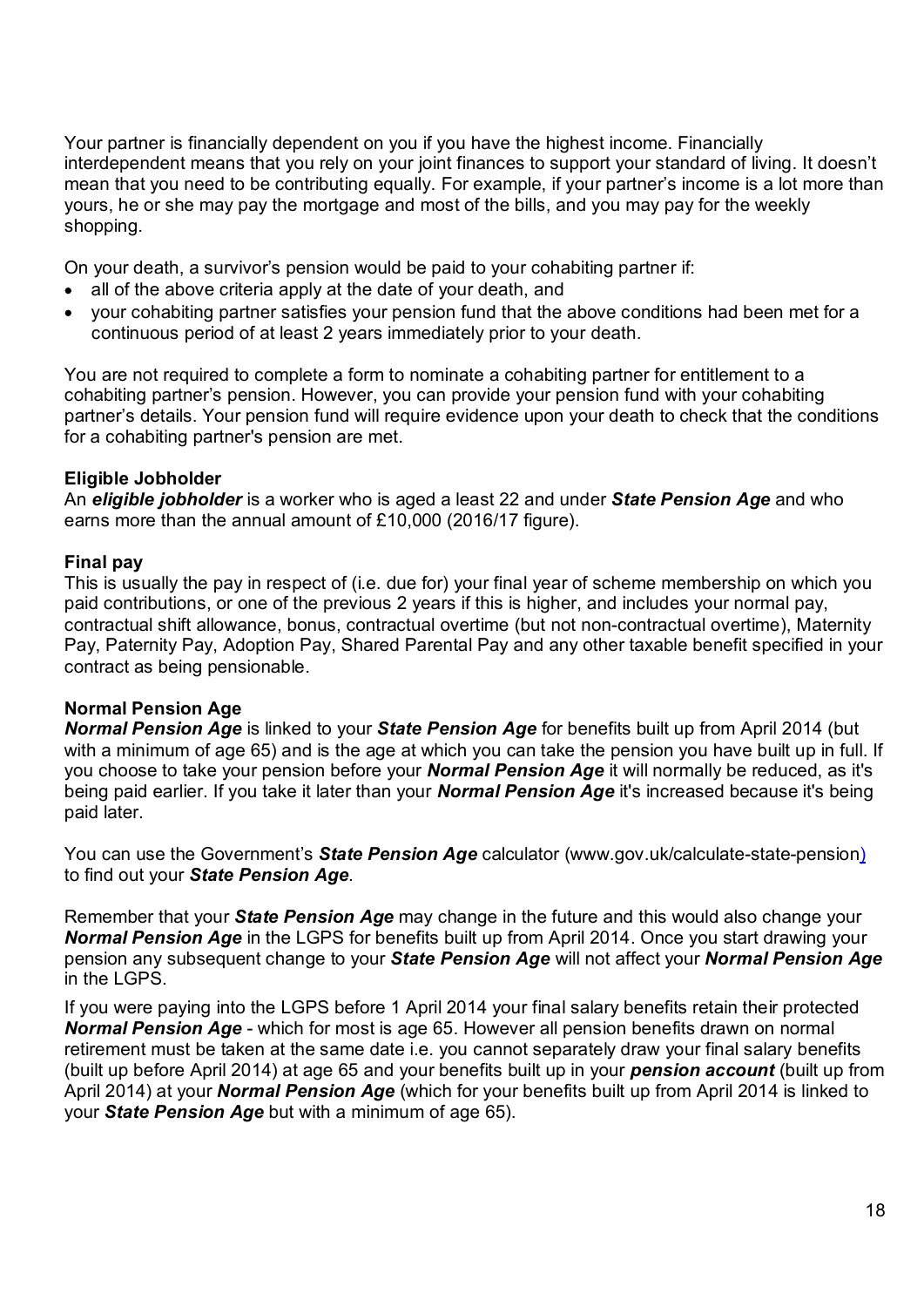#### Pension Account

Each scheme year the amount of pension you have built up during the year is worked out and this amount is added into your active **pension account**. Adjustments may be made to your account during the scheme year to take account of any transfer of pension rights into the account during the year, any additional pension you may have decided to purchase during the year or which is granted to you by your employer, any reduction due to a Pension Sharing Order or qualifying agreement in Scotland (following a divorce or dissolution of a *civil partnership*) and any reduction due to an Annual Allowance tax charge that you have asked the scheme to pay on your behalf. Your account is then revalued at the end of each scheme year to take account of the cost of living. This adjustment is carried out in line with the Treasury Revaluation Order index which, currently, is the rate of the Consumer Prices Index (CPI).

You will have a separate **pension account** for each employment. That **pension account** will hold the entire pension built-up for that employment.

In addition to an active member's **pension account** there are also:

- a deferred member's **pension account;**
- a deferred refund account:
- a retirement **pension account**;
- a flexible retirement **pension account**;
- a deferred pensioner member's account;
- a pension credit account; and
- a survivor member's account.

These accounts will be adjusted by any debits for any Pension Sharing Order or qualifying agreement in Scotland (following a divorce or dissolution of a *civil partnership*) and for any Annual Allowance tax charge that you have asked the scheme to pay on your behalf. These accounts are currently increased each April in line with the Consumer Prices Index (CPI).

#### Pensionable Pay

The pay on which you normally pay contributions is your normal salary or wages plus any shift allowance, bonuses, overtime (both contractual and non-contractual), Maternity Pay, Paternity Pay, Adoption Pay , Shared Parental Pay and any other taxable benefit specified in your contract as being pensionable.

You do not pay contributions on any travelling or subsistence allowances, pay in lieu of notice, pay in lieu of loss of holidays, any payment as an inducement not to leave before the payment is made, any award of compensation (other than payment representing arrears of pay) made for the purpose of achieving equal pay, pay relating to loss of future pensionable payments or benefits, any pay paid by your employer if you go on reserve forces service leave nor (apart from some historical cases) the monetary value of a car or pay received in lieu of a car.

#### Relevant Child Related Leave

Relevant child related leave includes periods of Ordinary Maternity, Adoption or Shared Parental Leave (normally first 26 weeks), Paternity Leave and any periods of paid Additional Maternity or Adoption Leave (normally after week 26 weeks up week 39) or Shared Parental Leave.

#### Reserve Forces Service Leave

This occurs when a Reservist is mobilised and called upon to take part in military operations. The period of mobilisation can range from three months or less and up to a maximum of 12 months. During a period of reserve forces service leave you will, if you elect to stay in the LGPS during that leave,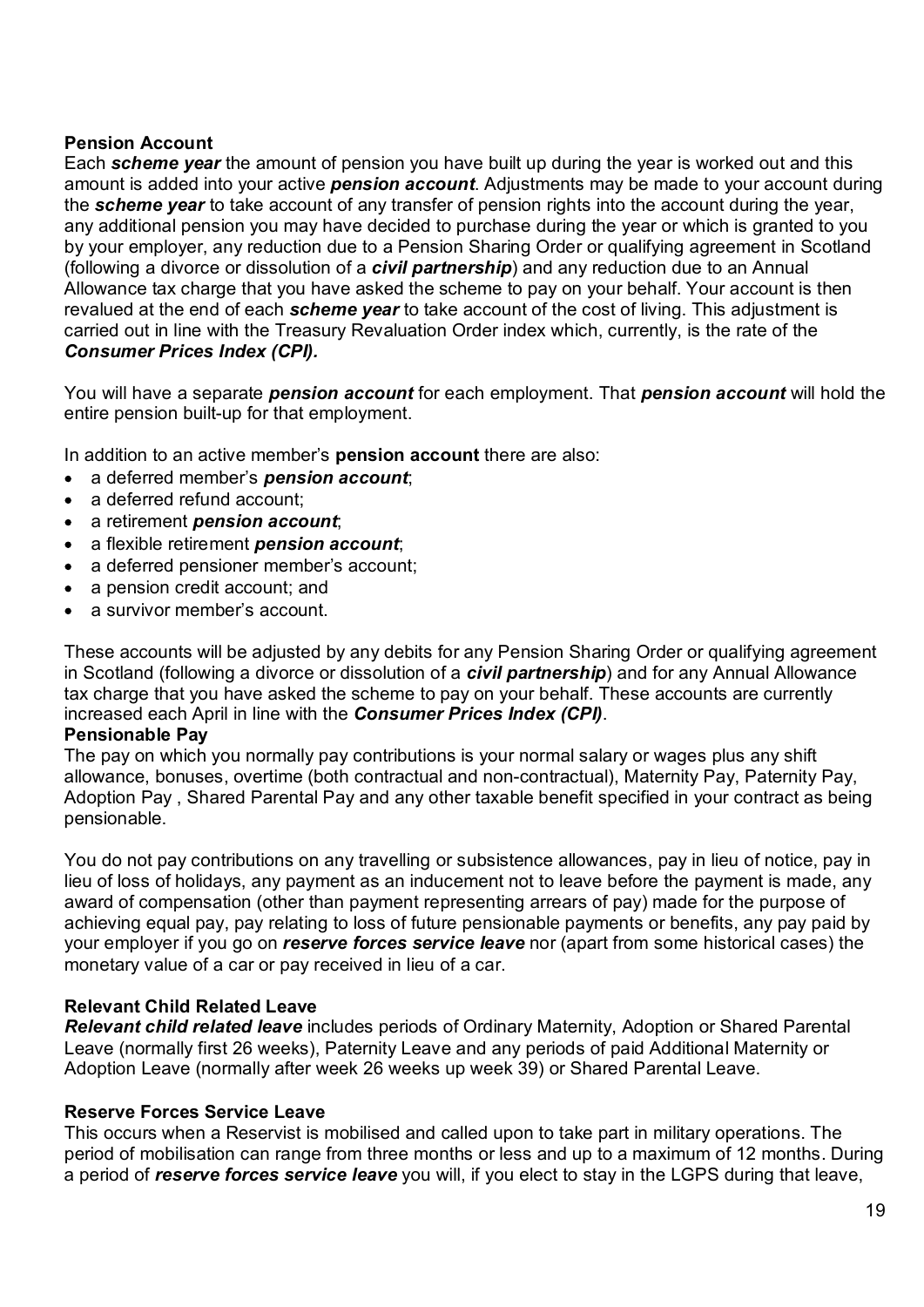continue to build up a pension based on the rate of **assumed pensionable pay** you would have received had you not been on reserve forces service leave.

#### Scheme Year

Previously years ran from 1 April to 31 March. From the tax year 2016/2017, these Scheme Years or pension input periods (PIPs) will be for the period 6 April to 5 April.

## State Pension Age

This is the earliest age you can receive the state basic pension. State Pension Age is currently age 65 for men. State Pension Age for women is currently being increased to be equalised with that for men and will reach 65 by December 2018.

| <b>Prato I Diloidii Ago oquunoution timotupio ioi fronton</b> |                              |  |  |  |  |  |
|---------------------------------------------------------------|------------------------------|--|--|--|--|--|
| <b>Date of Birth</b>                                          | <b>New State Pension Age</b> |  |  |  |  |  |
| Before 6 April 1950                                           | <b>60</b>                    |  |  |  |  |  |
| 6 April 1950 - 5 April 1951                                   | In the range 60 - 61         |  |  |  |  |  |
| 6 April 1951 - 5 April 1952                                   | In the range $61 - 62$       |  |  |  |  |  |
| 6 April 1952 - 5 April 1953                                   | In the range $62 - 63$       |  |  |  |  |  |
| 6 April 1953 - 5 August 1953                                  | In the range $63 - 64$       |  |  |  |  |  |
| 6 August 1953 - 5 December 1953 In the range 64 - 65          |                              |  |  |  |  |  |

#### State Pension Age equalisation timetable for women

The State Pension Age will then increase to 66 for both men and women from December 2018 to October 2020.

#### Increase in State Pension Age from 65 to 66 for men and women

| Date of Birth                                         | <b>New State Pension Age</b> |
|-------------------------------------------------------|------------------------------|
| 6 December 1953 - 5 October 1954 In the range 65 - 66 |                              |
| After 5 October 1954                                  | 66                           |

Under current legislation the **State Pension Age** is due to rise to 67 between 2026 and 2028 and to 68 between 2044 and 2046. However, the government has announced plans to link rises in the State **Pension Age** above age 67 to increases in life expectancy. To find out your **State Pension Age** please visit https://www.gov.uk/calculate-state-pension.

# Vesting Period

The vesting period in the LGPS is 2 years. You will meet the 2 years vesting period if:

- you have been a member of the LGPS in England and Wales for 2 years, or
- you have brought a transfer of pension rights into the LGPS in England or Wales from a different occupational pension scheme or from a European pensions institution and the length of service you had in that scheme or institution was 2 or more years or, when added to the period of time you have been a member of the LGPS is, in aggregate, 2 or more years, or
- you have brought a transfer of pension rights into the LGPS in England or Wales from a pension scheme or arrangement where you were not allowed to receive a refund of contributions, or
- you have previously transferred pension rights out of the LGPS in England or Wales to a pension scheme abroad (i.e. to a qualifying recognised overseas pension scheme), or
- you already hold a deferred benefit or are receiving a pension from the LGPS in England or Wales (other than a survivor's pension or pension credit member's pension), or
- you have paid National Insurance contributions whilst a member of the LGPS and cease to